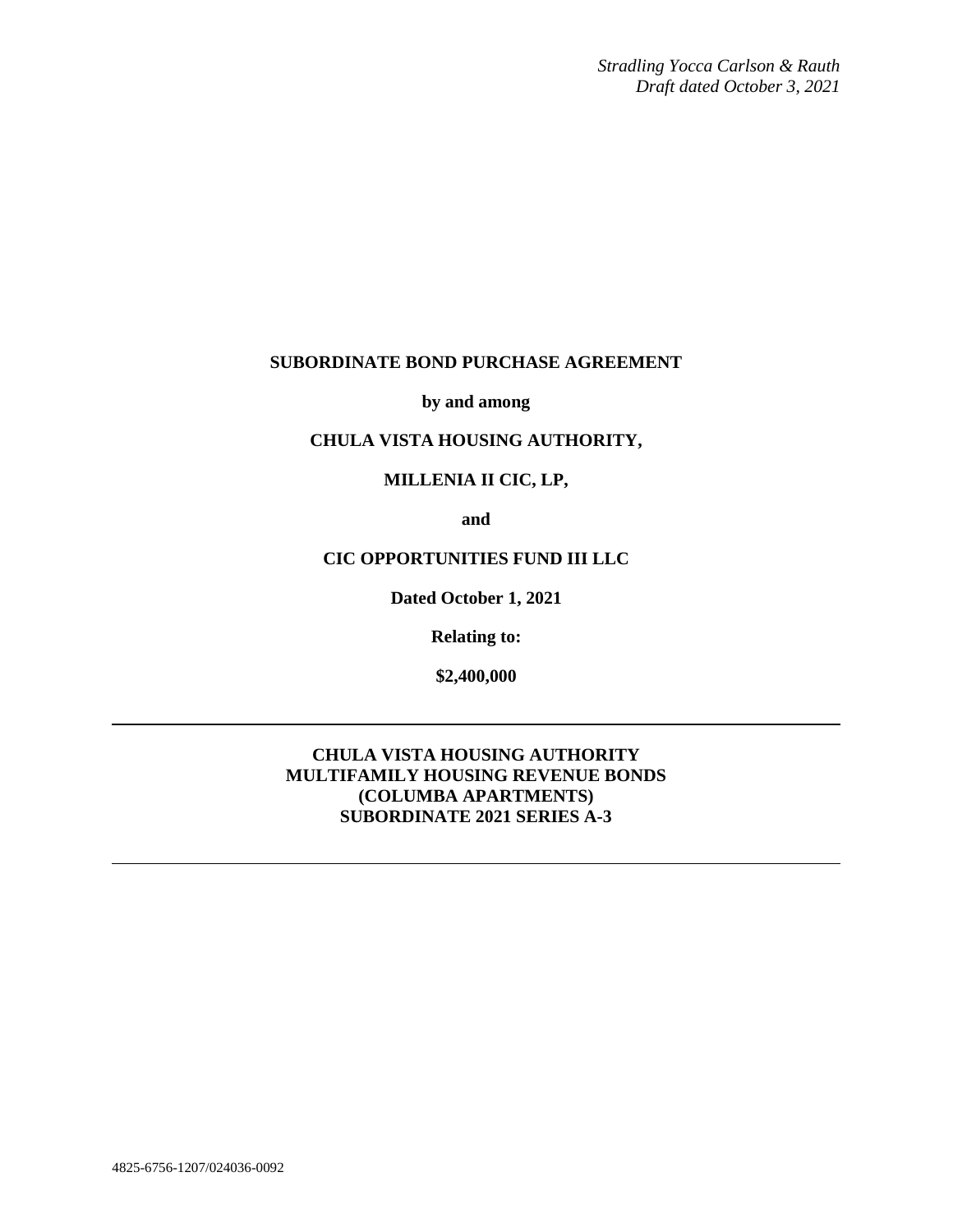## TABLE OF CONTENTS

# Page

| Section 1.       |                                                                                    |
|------------------|------------------------------------------------------------------------------------|
| Section 2.       |                                                                                    |
| Section 3.       |                                                                                    |
| Section 4.       |                                                                                    |
| Section 5.       |                                                                                    |
| Section 6.       |                                                                                    |
| Section 7.       |                                                                                    |
| Section 8.       |                                                                                    |
| Section 9.       |                                                                                    |
| Section 10.      |                                                                                    |
| Section 11.      |                                                                                    |
| Section 12.      |                                                                                    |
|                  |                                                                                    |
| <b>EXHIBIT A</b> |                                                                                    |
| <b>EXHIBIT B</b> |                                                                                    |
| <b>EXHIBIT C</b> |                                                                                    |
| <b>EXHIBIT D</b> | Points To Be Covered in Opinion of Counsel to the Issuer/Certificate of Issuer D-1 |
| <b>EXHIBIT E</b> | Points To Be Covered in the Opinion of Trustee's Counsel/Trustee's Certificate F-1 |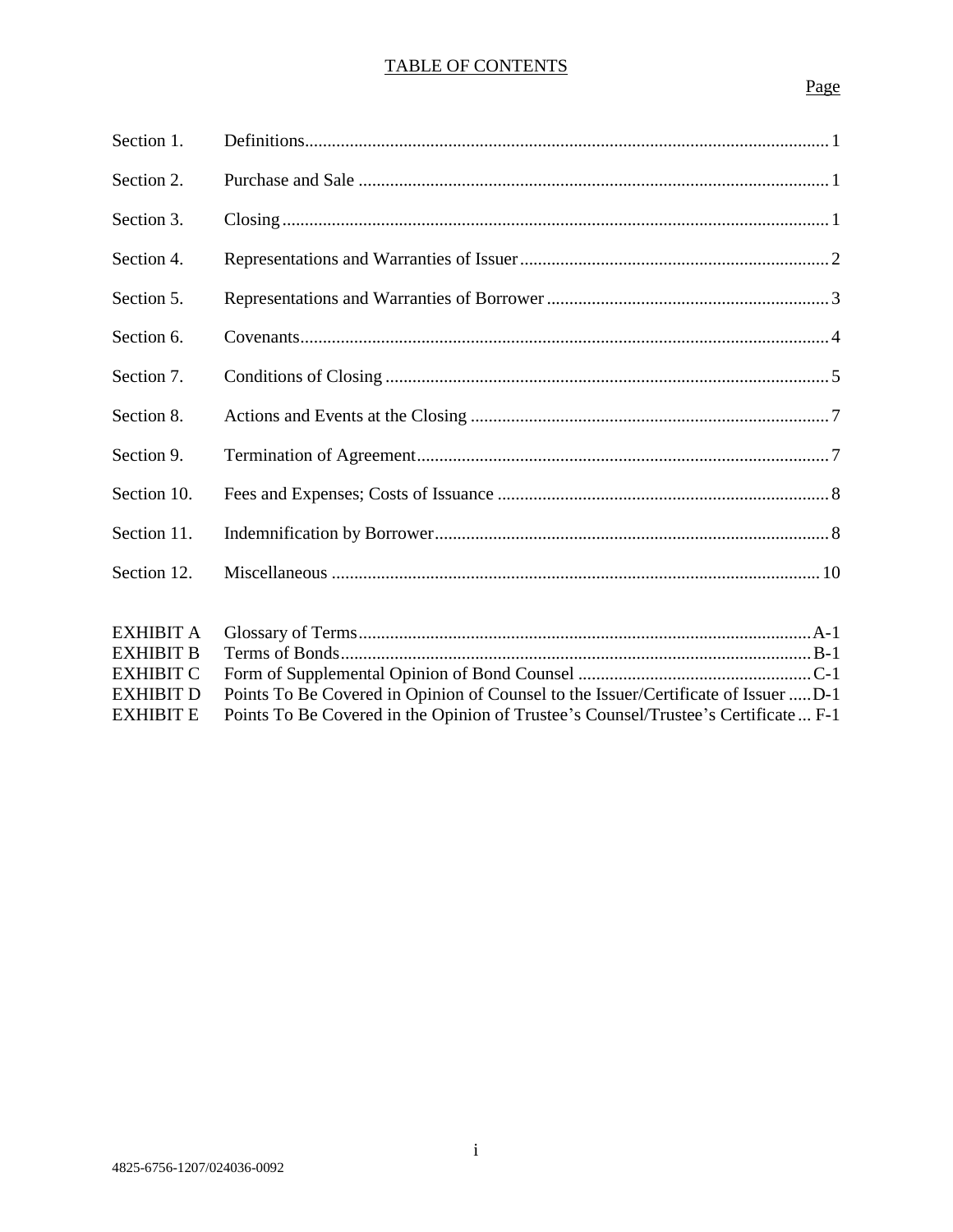### **SUBORDINATE BOND PURCHASE AGREEMENT**

CIC OPPORTUNITIES FUND III LLC, a California limited liability company, solely in its capacity as purchaser of the Bonds described herein (together with its designees, successors and assigns, the "Purchaser"), hereby offers to enter into the following agreement with the CHULA VISTA HOUSING AUTHORITY, a public body, corporate and politic organized and existing under the laws of the State of California (together with its successors and assigns, the "Issuer"), and MILLENIA II CIC, LP, a California limited partnership (together with its permitted successors and assigns, the "Borrower"). Upon your acceptance of this offer and your execution and delivery of this Subordinate Bond Purchase Agreement (this "Agreement"), this Agreement will be binding upon each of you and the Purchaser. This offer is made subject to your acceptance, evidenced by your execution and delivery of this Agreement to the Purchaser, at or prior to 12:00 P.M. Chula Vista, California time on October \_\_, 2021 and will expire if not so accepted at or prior to such time (or such later time as the Purchaser may agree in writing).

**Section 1. Definitions**. The capitalized terms used in this Agreement have the meanings assigned to them in the Glossary of Terms attached as Exhibit A hereto.

### **Section 2. Purchase and Sale**.

2.1 Subject to the terms and conditions set forth in this Agreement and the Exhibits attached hereto, the Purchaser hereby agrees to purchase, or to cause its designee to purchase, all (but not less than all) of the Bonds from the Issuer and the Issuer hereby agrees to sell to the Purchaser or to the Purchaser's designee, when, as and if issued, all (but not less than all) of the Bonds identified in Item 1 in Exhibit B attached hereto for a total purchase price equal to the purchase price set forth as Item 2 on Exhibit B attached hereto.

2.2 The Bonds will (i) be issued in accordance with the Issuer's enabling legislation and all applicable procedural and substantive requirements and the Indenture and (ii) have the payment related terms (that is, the dated date, maturity date, interest rates, interest payment dates and redemption provisions) set forth in Item 3 of Exhibit B attached hereto.

**Section 3. Closing**. The Closing will take place at the time and on the date set forth in Item 4 of Exhibit B attached hereto or at such other time or on such other date as may be mutually agreed upon by the parties hereto. At or prior to the Closing, the Issuer will direct the Trustee to deliver the Bonds to or upon the order of the Purchaser or its designee, in definitive form, duly executed and authenticated by the Trustee. If the Purchaser receives the Bonds in advance of the Closing, the Purchaser will hold the Bonds in escrow pending Closing. If Closing does not occur, the Purchaser will either return the Bonds to the Trustee or destroy the Bonds, as directed by the Trustee. Subject to the terms and conditions hereof, the Issuer will deliver or cause to be delivered at the Place of Closing as set forth in Item 4 of Exhibit B attached hereto, the other documents and instruments to be delivered pursuant to this Agreement (the "Closing Documents") and the Purchaser will accept delivery of the Bonds and Closing Documents and pay the purchase price for the Bonds as set forth in Section 2.1 above by wire transfer, to the Trustee, in immediately available federal funds, for the account of the Issuer or as the Issuer directs. The Bonds will be made available to the Purchaser at least one business day before the Closing for purposes of inspection. The Bonds will be prepared and delivered as fully registered Bonds without coupons in the denominations set forth in the Indenture.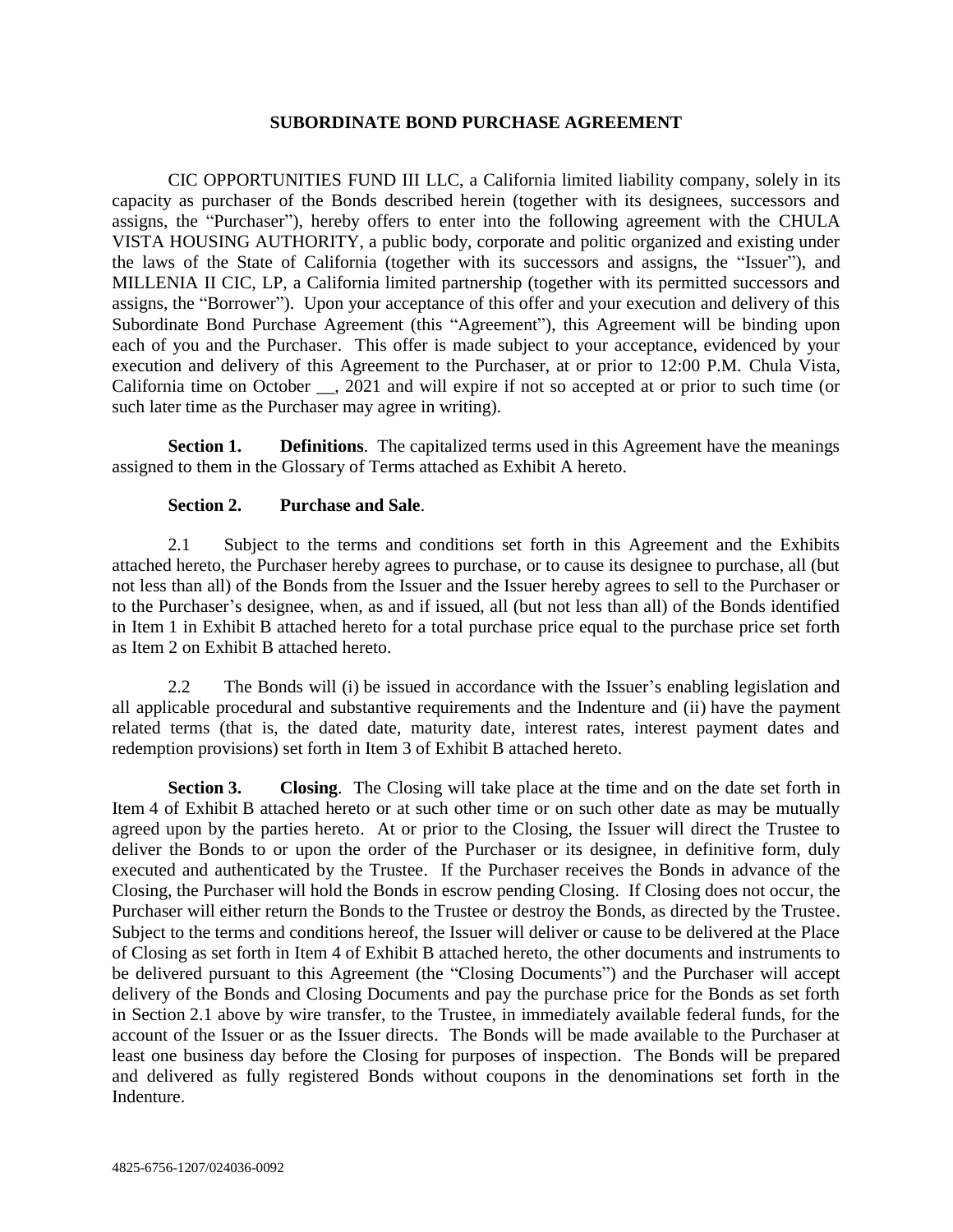### **Section 4. Representations and Warranties of Issuer**.

4.1 The Issuer hereby makes the following representations and warranties to the Purchaser and the Borrower, all of which will continue in effect subsequent to the purchase of the Bonds:

(a) The Issuer is a public body corporate and politic, organized and existing under the laws of the State of California, has the power and authority to (i) enter into the Resolution and the Issuer Documents to which it is a party and the transactions contemplated thereby, (ii) issue the Bonds in the manner contemplated by the Resolution, this Agreement and the Indenture, and (iii) otherwise consummate the transactions contemplated by the Issuer Documents, and (iii) carry out its other obligations under this Bond Purchase Agreement and the Issuer Documents, and by proper action has duly authorized the Issuer's execution and delivery of, and its performance under, the Issuer Documents to which it is a party.

(b) The Issuer is not in default under or in violation of, and the execution and delivery of the Issuer Documents to which it is a party and its compliance with the terms and conditions thereof will not conflict or constitute a default under or a violation of, (i) the Act, (ii) to its knowledge, any other existing laws, rules, regulations, judgments, decrees and orders applicable to it, or (iii) to its knowledge, the provisions of any agreements and instruments to which the Issuer is a party, a default under or violation of which would prevent it from entering into this Bond Purchase Agreement, financing the Project, executing and delivering the other Issuer Documents to which it is a party or consummating the transactions on its part contemplated thereby, and, to its knowledge, no event has occurred and is continuing under the provisions of any such agreement or instrument or otherwise that with the lapse of time or the giving of notice, or both, would constitute such a default or violation (it being understood, however, that the Issuer is making no representations as to the necessity of registering the Note pursuant to any securities laws or complying with any other requirements of securities laws).

(c) No litigation, inquiry or investigation of any kind in or by any judicial or administrative court or agency is pending with respect to which the Issuer has been served with process or, to the knowledge of the Issuer, is threatened against the Issuer with respect to (i) the organization and existence of the Issuer, (ii) its authority to execute or deliver the Issuer Documents to which it is a party, (iii) the validity or enforceability of any such Issuer Documents or the transactions contemplated thereby, (iv) the title of any officer of the Issuer who executed such Issuer Documents or (v) any authority or proceedings relating to the execution and delivery of such Issuer Documents on behalf of the Issuer, and no such authority or proceedings have been repealed, revoked, rescinded or amended but are in full force and effect.

(d) The revenues and receipts to be derived from the Note and this Bond Purchase Agreement have not been pledged previously by the Issuer to secure any of its notes or bonds.

(e) On the Closing Date, each of the representations and warranties of the Issuer contained herein and in the Issuer Documents and all other documents executed by the Issuer in connection with the Bonds shall be true, correct and complete.

4.2 Each of the representations and warranties set forth in this section will survive until ninety (90) days after the Closing Date.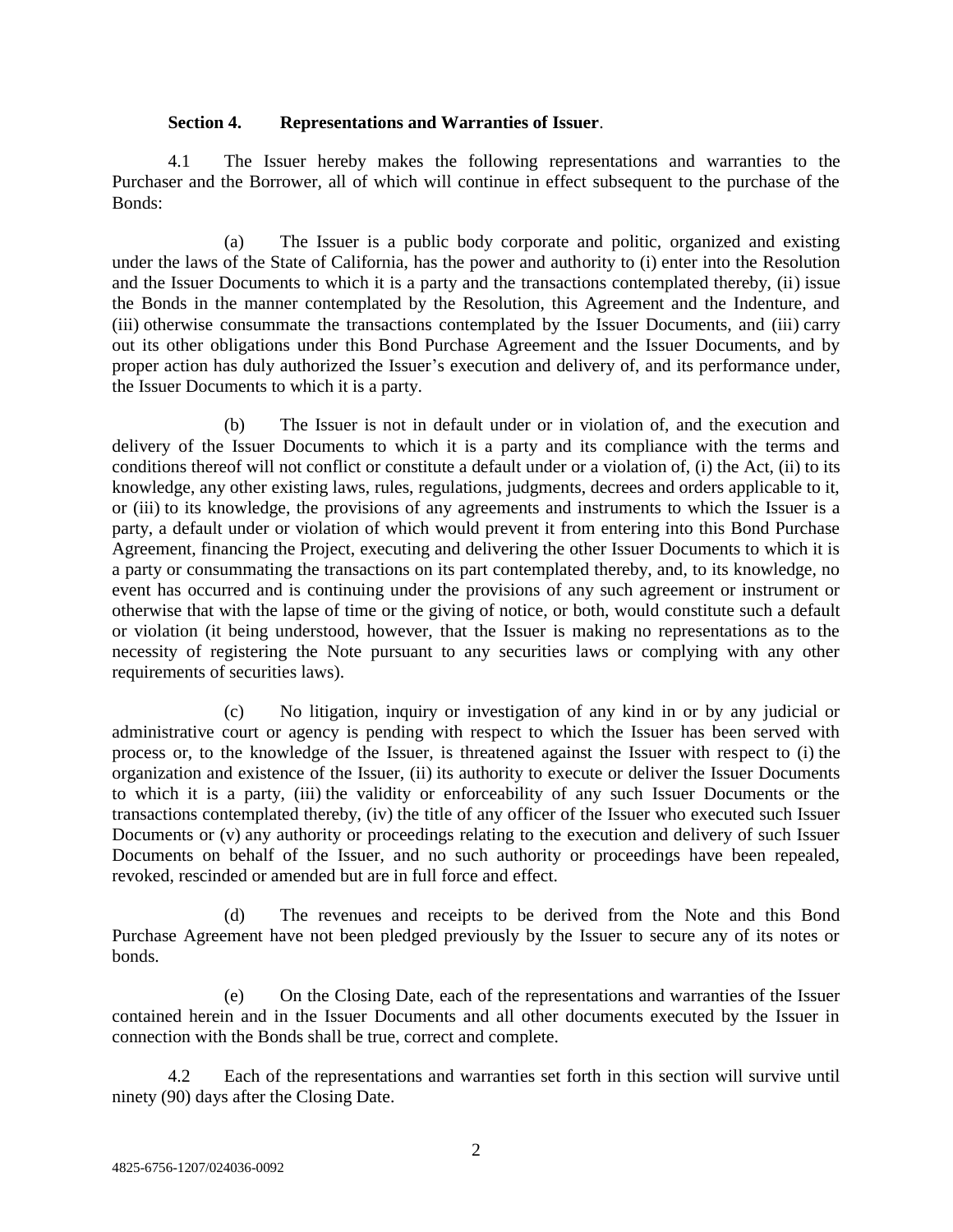4.3 Any certificate signed by any official of the Issuer and delivered to the Borrower or the Purchaser in connection with the delivery of the Bonds will be deemed to be a representation and warranty by the Issuer to the Borrower or the Purchaser, as appropriate, as to the statements made therein.

## **Section 5. Representations and Warranties of Borrower**.

5.1 The Borrower makes the following representations and warranties to the Issuer and the Purchaser as of the date hereof, all of which will continue in effect in accordance with Section 12.5 hereof:

(a) The Borrower is, and at all times will be, a limited partnership, duly organized, validly existing and in good standing under the laws of the State and duly qualified, authorized and licensed under the laws of the State to transact business as a limited partnership for the purpose of owning and operating a multifamily housing facility in the State. All general partners of the Borrower (collectively, the "Partners"), are, and at all times will be organized, existing and in good standing under the laws of the State and are in good standing and duly qualified, authorized and licensed under the laws of the State, to the extent required by applicable law. There are no other general partners of the Borrower, other than the managing general partner and the administrative general partner.

(b) The Borrower has, and on the Closing Date will have, full legal right, power and authority (i) to execute and deliver the Loan Documents and (ii) to consummate the transactions contemplated by this Agreement and the Loan Documents. The Partners have, and on the Closing Date will have, full legal right, power and authority to execute and deliver this Agreement and the other Loan Documents on behalf of the Borrower.

(c) Prior to the acceptance hereof, the Borrower has duly authorized the execution and delivery of this Agreement and the performance by the Borrower of the obligations contained herein and prior to the Closing Date the Borrower will have duly authorized the (i) execution and delivery of the Loan Documents, (ii) performance by the Borrower of the obligations contained in the Loan Documents, and (iii) consummation by the Borrower of all transactions contemplated by the Loan Documents in connection with the issuance of the Bonds.

(d) All consents, approvals, authorizations or orders of, notices to, or filings, registrations or declarations with, any court or governmental authority, board, agency, commission or body having jurisdiction which are required on behalf of the Borrower by the Closing Date or for the execution and delivery by the Borrower of this Agreement and the other Loan Documents or the consummation by the Borrower of the transactions contemplated hereby or thereby required by the Closing Date, have been obtained or will be obtained prior to the Closing Date.

(e) The Borrower has not taken or omitted to take on or prior to the date hereof any action that would adversely affect the exclusion from gross income for federal income tax purposes of the interest on the Bonds.

(f) There is no legal action, suit, proceeding, inquiry or investigation at law or in equity (before or by any court, agency, arbitrator, public board or body or other entity or person) pending or to the knowledge of the Borrower, threatened against or affecting the Borrower or the Partners, or, to the knowledge of the Borrower, any basis therefor (i) in any way affecting the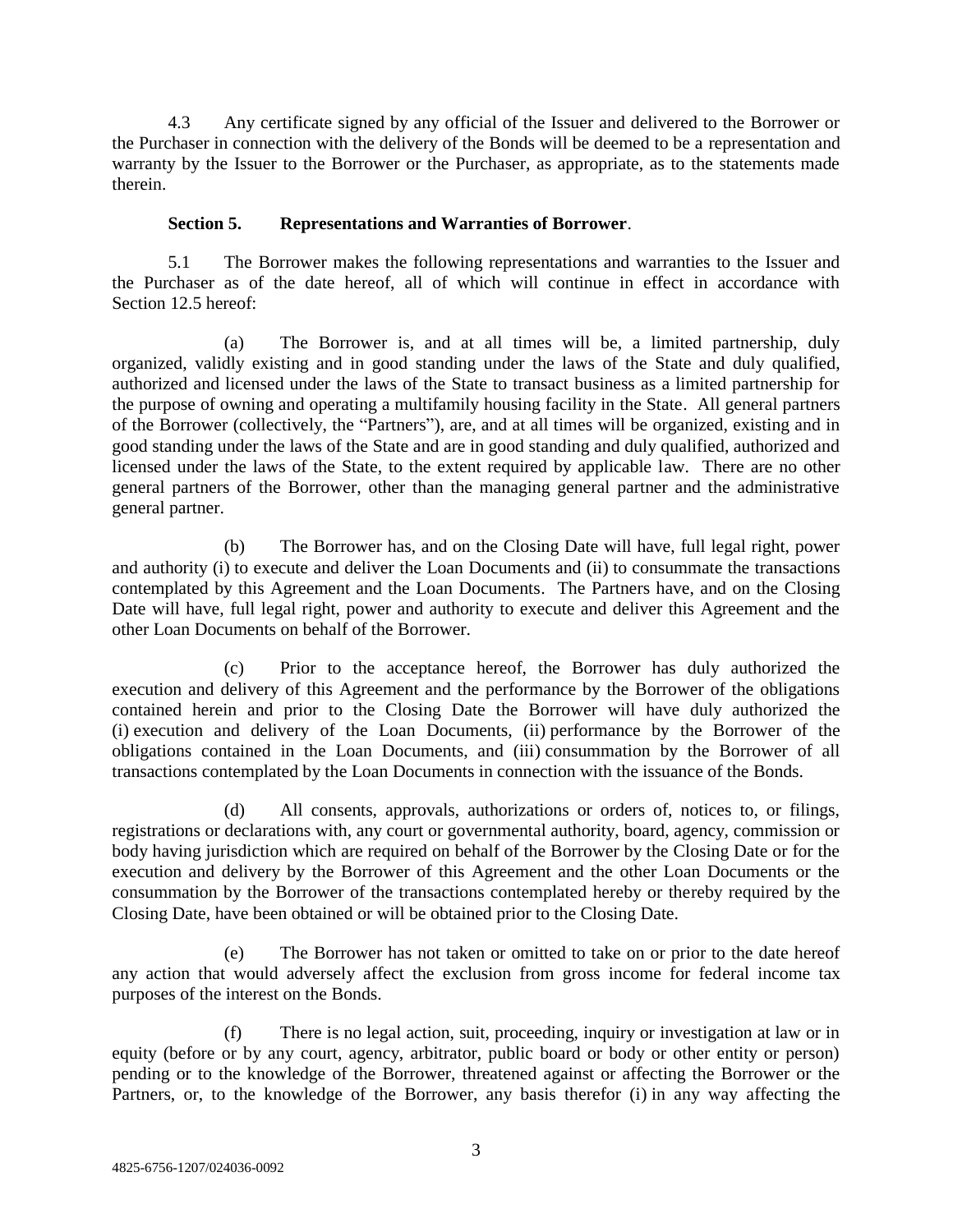organization and existence of the Borrower, (ii) contesting or materially affecting the validity or enforceability of this Agreement or the other Loan Documents, (iii) contesting the powers of the Borrower or its authority with respect to the Loan Documents, (iv) contesting the authority of the Partners to act on behalf of the Borrower, (v) wherein an unfavorable decision, ruling or finding would have a material adverse effect on (A) the operations or the financial position or condition of the Borrower, (B) the due performance by the Borrower of the Loan Documents as of the Closing Date, (C) the validity or enforceability of any of the Loan Documents, or (D) the transactions contemplated hereby or by any Loan Document or (vi) in any way contesting the exclusion from gross income for federal income tax purposes of the interest on the Bonds.

(g) This Agreement is, and, when executed and delivered by the Borrower and the other parties thereto, the Loan Documents will be, the legal, valid and binding obligations of the Borrower, enforceable against the Borrower in accordance with their respective terms, except to the extent that enforcement thereof may be limited by bankruptcy, insolvency or other similar laws affecting creditors' rights generally, or by the exercise of judicial discretion in accordance with general principles of equity.

(h) The execution and delivery by the Borrower of this Agreement and the Loan Documents and the consummation by the Borrower of the transactions contemplated hereby and thereby are not prohibited by, do not violate any provision of, and will not result in a breach of or default under (i) the partnership agreement of the Borrower, (ii) any applicable law, rule, regulation, order, writ, injunction, judgment or decree of any court or governmental body or other requirement to which the Borrower is subject, or (iii) any contract, indenture, agreement, mortgage, lease, note, commitment or other obligation or instrument to which the Borrower is a party or by which the Borrower or its properties is bound.

5.2 Each of the representations and warranties set forth in this Section will survive until the Maturity Date or the redemption of the Bonds.

5.3 Any certificate signed by the Borrower or the Partners and delivered to the Purchaser and/or the Issuer shall be deemed a representation and warranty by the Borrower to the Purchaser and/or the Issuer as to the statements of the Borrower made therein.

### **Section 6. Covenants**.

6.1 The Issuer hereby makes the following covenants with the Purchaser:

(a) Prior to the Closing, the Issuer will not amend, terminate or rescind, and will not agree to any amendment, termination or rescission of the Resolution or the Issuer Documents without prior written notice to the Purchaser.

(b) Prior to the Closing, the Issuer will not create, assume or guarantee any indebtedness payable from, or pledge or otherwise encumber, the revenues, assets, properties, funds or interests which will be pledged pursuant to the Indenture and the other Issuer Documents.

(c) The Issuer will cause the Bonds to be delivered to the address and at the time specified by the Purchaser in conjunction with the Closing.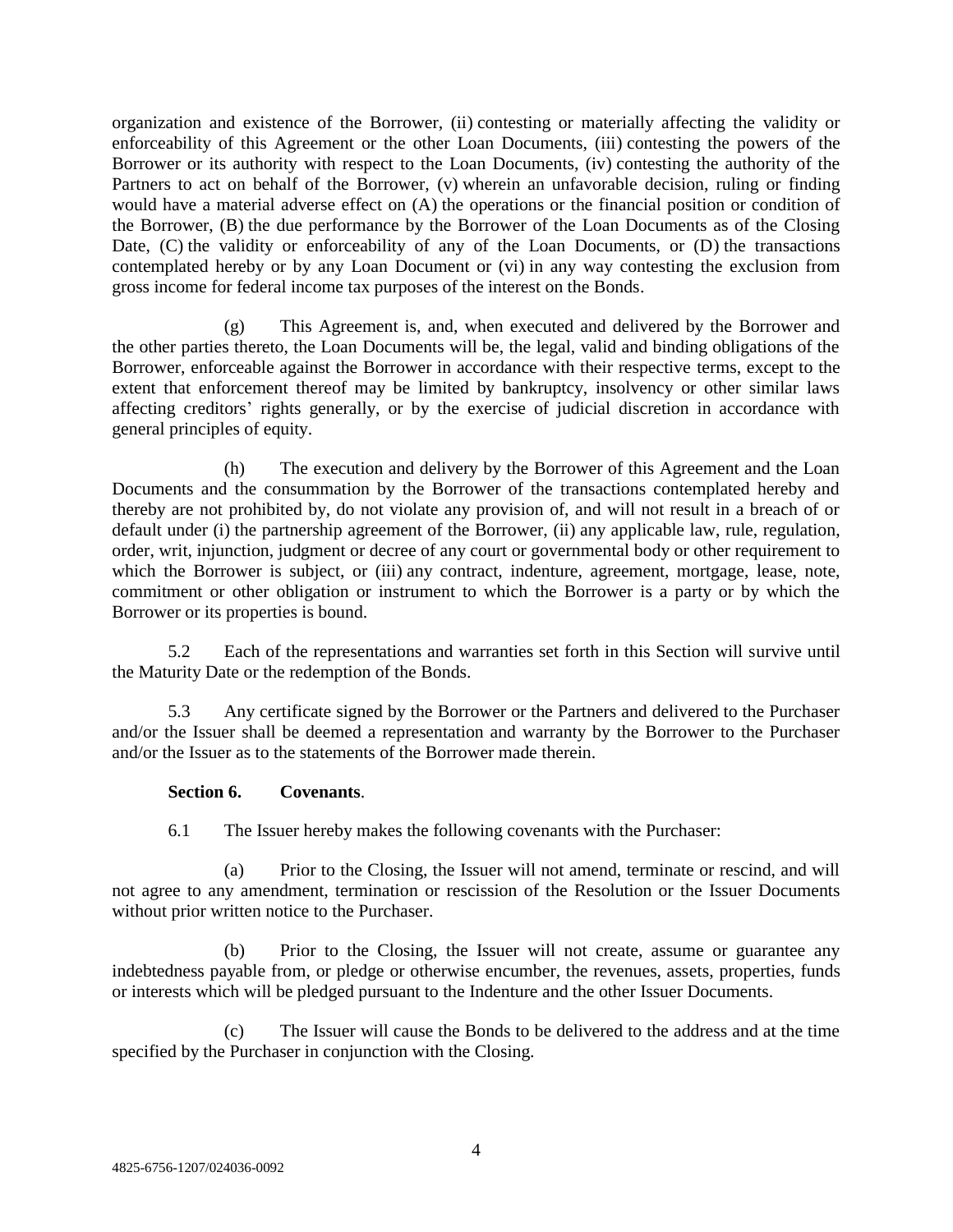(d) The Issuer will not take or omit to take any action which will in any way cause the proceeds of the Bonds to be applied in a manner other than as provided in the Indenture or which would cause the interest on the Bonds to be includable in the gross income of the holders thereof for federal income tax purposes.

(e) Prior to the Closing, the Issuer will obtain all governmental consents, approvals, orders or authorizations of any governmental authority or agency that would constitute a condition precedent to the performance by it of obligations under the Resolution, this Agreement, the other Issuer Documents and the Bonds.

6.2 The Borrower hereby makes the following covenants with the Issuer and the Purchaser:

(a) The Borrower will not take or omit to take any action within its control, which will in any way cause the proceeds of the Bonds to be applied in a manner other than as provided in the Indenture or which would cause the interest on the Bonds to be includable in the gross income of the holders thereof for federal income tax purposes.

(b) Prior to the Closing, the Borrower will obtain all governmental consents, approvals, orders or authorizations of any governmental authority or agency that would constitute a condition precedent to the performance by it of its obligations under the Loan Documents as of the Closing Date. After the Closing, the Borrower will use its best efforts to obtain all governmental consents, approvals, orders or authorizations of any governmental authority or agency that would constitute a condition precedent to the performance by it of its obligations under the Loan Documents.

(c) The Borrower shall not be in default under any of the Loan Documents, subject to any notice and cure provisions provided therein.

## **Section 7. Conditions of Closing**.

7.1 The Purchaser has entered into this Agreement in reliance upon representations, covenants and agreements of the Issuer and the Borrower contained herein, in reliance upon the representations, covenants and agreements to be contained in the documents and instruments to be delivered at the Closing and upon the performance by the Issuer and the Borrower of their obligations hereunder, both as of the date hereof and as of the Closing Date. Accordingly, the Purchaser's obligations under this Agreement to purchase, to accept delivery of and to pay for the Bonds will be subject to the performance by the Issuer and the Borrower of their respective obligations to be performed by them hereunder at or prior to the Closing, and to the accuracy in all material respects of the representations, covenants and agreements of the Issuer and of the Borrower contained herein as of the date hereof and as of the Closing as if made on the Closing Date, and will also be subject to the following additional conditions:

(a) The Purchaser shall not have discovered any material error, misstatement or omission in the representations and warranties made by either of the Issuer or the Borrower in this Agreement, which representations and warranties will be deemed to have been made again at and as of the time of the Closing and will then be true in all material respects.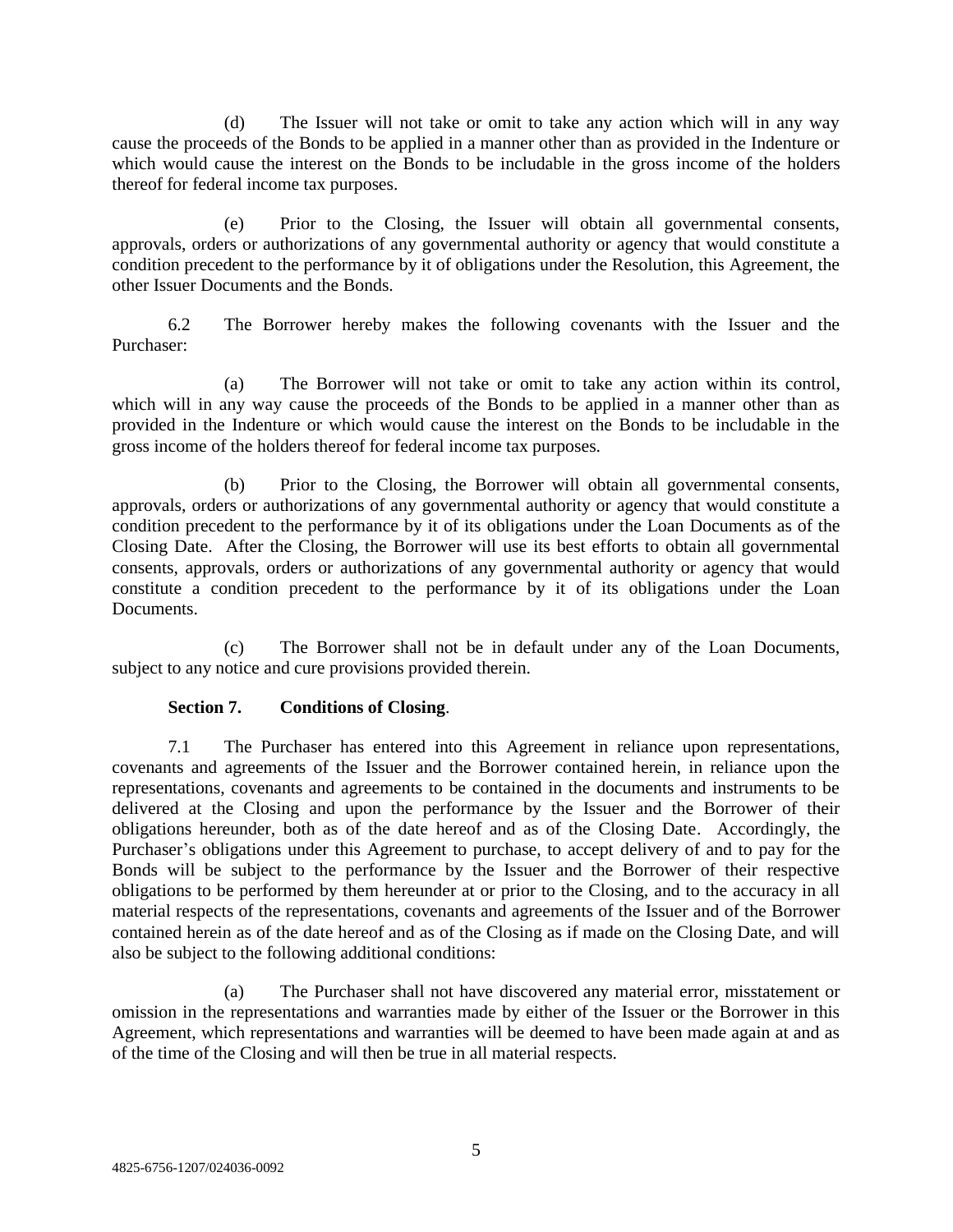(b) This Agreement, the other Issuer Documents and the Loan Documents each shall have been executed and delivered by each of the parties thereto, shall be in full force and effect on and as of the Closing Date and shall be in form and substance satisfactory to the Purchaser and no event of default shall exist under any such documents, and the Issuer and the Borrower shall have complied with the terms of the Issuer Documents and Loan Documents, respectively.

7.2 In addition to the conditions set forth in Section 7.1, the obligations of the Purchaser to consummate at the Closing the transactions contemplated hereby are subject to receipt by the Purchaser of the following items:

(a) An opinion of Bond Counsel, dated the Closing Date and addressed to the Purchaser, substantially in the form set forth in Exhibit C;

(b) An opinion of counsel (addressed to the Purchaser and the Trustee) or certificate of the Issuer, satisfactory in form and substance to the Purchaser, dated the Closing Date and covering the points identified in Exhibit D;

(c) An opinion or opinions of counsel to the Borrower and the Partners, addressed to the Issuer and the Purchaser dated the Closing Date in form and substance reasonably acceptable to Issuer;

(d) A certificate of the Borrower, dated the Closing Date and signed by the Partners, in form and substance satisfactory to the Purchaser and Bond Counsel, respecting certain tax matters as may be reasonably required by Bond Counsel to enable it to give its opinion;

(e) An investor letter in form and substance reasonably acceptable to Issuer;

(f) An opinion of counsel to the Trustee or Trustee's certificate addressed to the Purchaser, covering the points identified in Exhibit E;

(g) A properly completed and executed IRS Form 8038;

(h) A certified copy of the Resolution and an executed original of each of the Issuer Documents and the Loan Documents; and

(i) Such additional financing statements, legal opinions, certificates and other documents as the Purchaser or Bond Counsel may reasonably deem necessary to evidence the truth and accuracy as of the Closing Date of the respective representations and warranties herein contained and to evidence compliance by the Issuer and the Borrower with this Agreement and all applicable legal requirements, and the due performance and satisfaction by either of you at or prior to such time of all agreements then to be performed and all conditions then to be satisfied by you.

7.3 If any of the conditions set forth in Sections 7.1 or 7.2 have not been met on the Closing Date, the Purchaser may, at its sole option, terminate this Agreement or proceed to Closing upon waiving any rights under this Agreement with respect to any such condition. If this Agreement is terminated pursuant to this Section, no party will have any rights or obligations to any other party, except as provided in Section 10.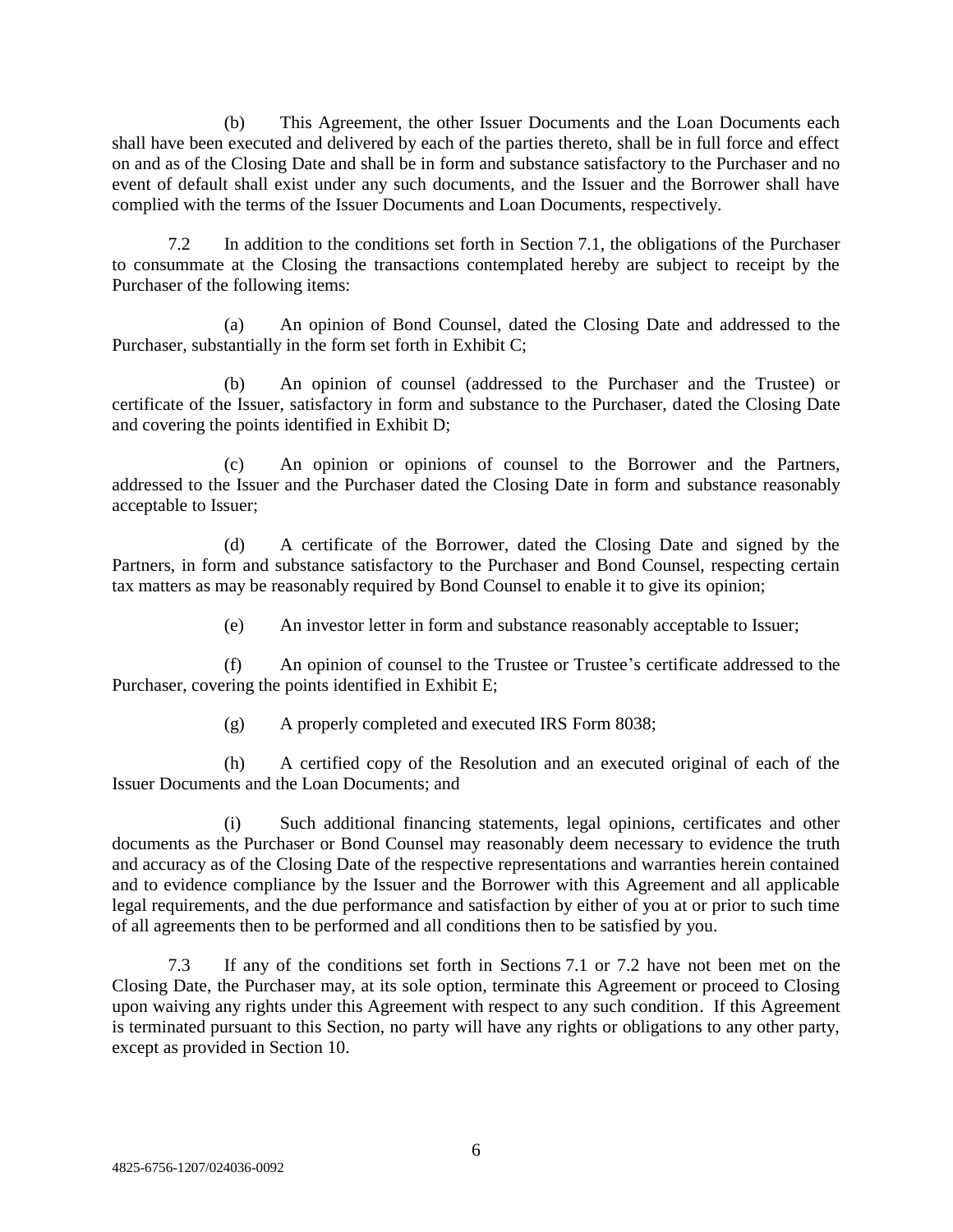**Section 8. Actions and Events at the Closing**. The following events will take place at the Closing:

(a) The Issuer will deliver the Bonds to the Purchaser or its designee, at the place set forth in Item 4 in Exhibit B. The Bonds so delivered will be in the form required by the Indenture, duly executed on behalf of the Issuer and authenticated by the Trustee, and will be fully registered in the names requested by the Purchaser or its designee.

(b) The Borrower will deliver or cause to be delivered to the Purchaser at the place set forth in Item 4 in Exhibit B, or at such other place or places as the parties hereto may mutually agree upon, the materials described in Section 7.2.

(c) The Purchaser will be deemed to have delivered to the Trustee, for the account of the Issuer or as Issuer directs, an amount equal to the purchase price of the Bonds as set forth in Item 2 of Exhibit B by wire transfer to the Trustee, in immediately available federal funds.

**Section 9. Termination of Agreement**. The Purchaser may terminate this Agreement, without liability therefor, by notifying you at any time prior to the Closing if:

(a) Any legislation is introduced in, or enacted by, the United States Congress, or shall have been reported out of committee or be pending in committee, or any decision is rendered by any court of competent jurisdiction, or any ruling or regulation, temporary regulation, release or announcement shall have been issued or proposed by the Treasury Department of the United States, the Internal Revenue Service, or any other agency of the government of the United States that, in the reasonable judgment of the Purchaser, has the purpose or effect of subjecting interest on the Bonds to inclusion in gross income for purposes of federal income taxation; or

(b) Any legislation is introduced in, or enacted by the United States Congress or any action is taken by, or on behalf of, the Securities and Exchange Commission, that, in the opinion of counsel to the Purchaser has the effect of requiring (i) the contemplated purchase of the Bonds, or the Indenture or the Loan Agreement to be registered under the 1933 Act or the Indenture to be qualified under the 1939 Act, or (ii) any governmental consents, approvals, orders or authorizations for the consummation of the transactions contemplated by this Agreement, the Issuer Documents or the Loan Documents which cannot, without undue expense, be obtained prior to the Closing Date.

(c) In the judgment of the Purchaser there is a material adverse effect upon the market for the Bonds or to enforce commitments for the purchase of Bonds because (A) additional material restrictions not in force as of the date hereof shall have been imposed upon the purchase or sale in securities generally by any governmental authority or by any national securities exchange; (B) a general banking moratorium shall have been established by federal, or California authorities; or (C) any outbreak or material escalation of hostilities, or a war involving the United States of America shall have been declared, or any other national or international calamity shall have occurred, or any conflict involving the armed forces of the United States of America shall have escalated to such a magnitude as to materially affect the ability of the Purchaser to purchase or sell the Bonds, or in the reasonable opinion of the Purchaser, impractical to enforce commitments for the purchase of the Bonds; or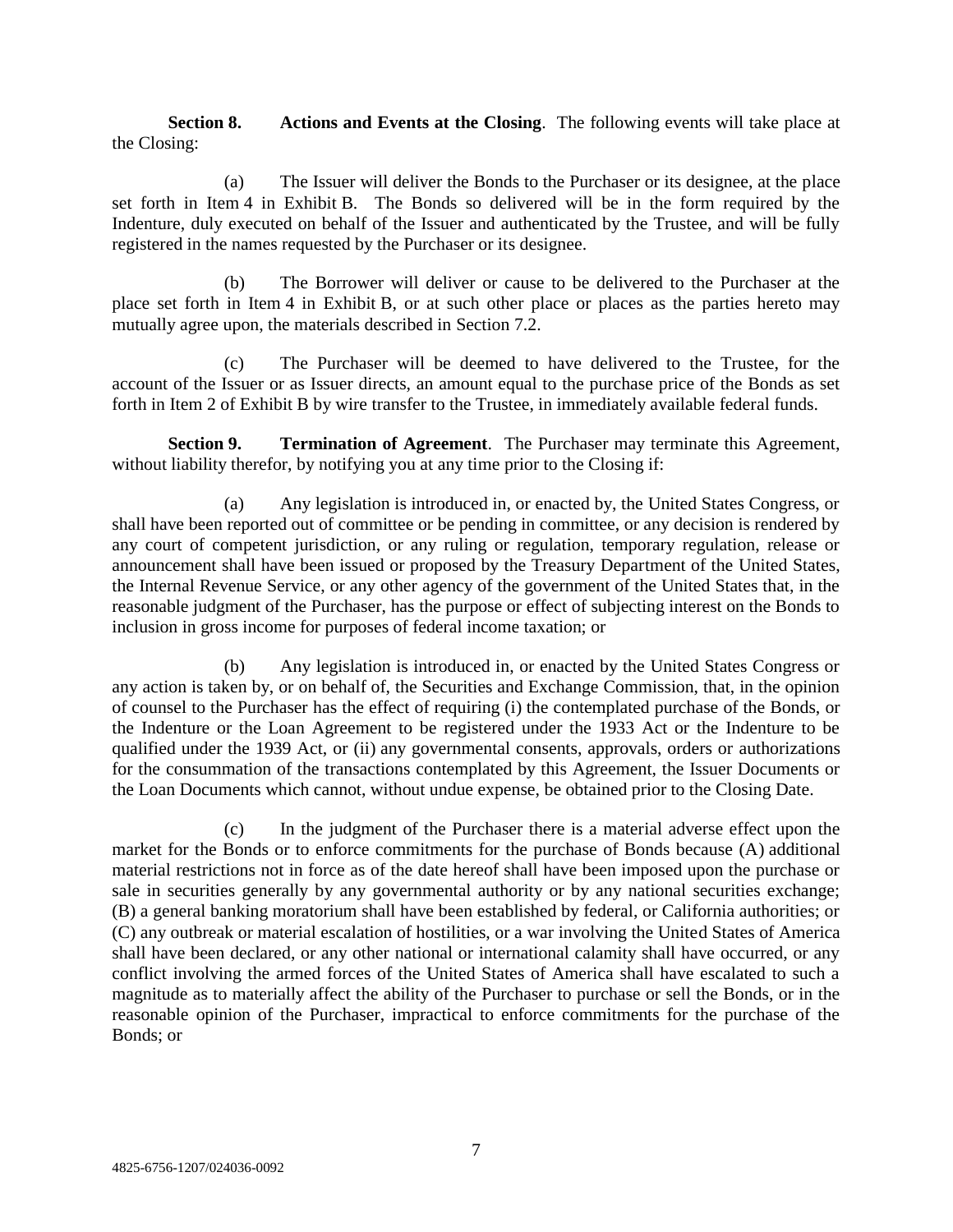(d) Any litigation shall be instituted, pending or threatened to restrain or enjoin the issuance or sale of the Bonds or in any way contesting any authority or security for or the validity of the Bonds, or the existence or powers of the Issuer; or

(e) Legislation shall have been introduced in or enacted by the legislature of the State that would, in the reasonable judgment of the Purchaser, materially adversely affect the security for the Bonds; or

(f) There shall have occurred any change that, in the reasonable judgment of the Purchaser, makes unreasonable or unreliable any of the assumptions upon which (i) yield on the Bonds for purposes of compliance with the Code, (ii) payment of debt service on the Bonds, or (iii) the basis for the exclusion from gross income for federal or state income tax purposes of interest on the Bonds, is predicated; or

(g) The Issuer shall fail to execute and deliver or to obtain one or more filings, consents, approvals, authorizations, registrations or other action requested by the Purchaser to be obtained or taken by the Issuer and such failure is based upon the Issuer's conclusion that such action is unduly burdensome and the Purchaser shall reasonably conclude that, as a result of the Issuer's failure to so execute and deliver or to obtain what has been requested by the Purchaser, there will be a material adverse effect upon the market for the Bonds or to enforce the commitments for the purchase of Bonds.

**Section 10. Fees and Expenses; Costs of Issuance**. All reasonable costs, fees and expenses incident to the performance of the Issuer's, the Purchaser's and Borrower's obligations in connection with the issuance and purchase of the Bonds, including the reasonable expenses of counsel, shall be paid by the Borrower to the Trustee by wire transfer of immediately available funds on the Closing Date.

## **Section 11. Indemnification by Borrower**.

(a) The Borrower agrees to pay, defend, protect, indemnify, save and hold harmless the Issuer, the Purchaser and each affiliate, member, officer, director, official, employee and agent of the Issuer and the Purchaser and each person, if any, who controls any of the foregoing within the meaning of Section 15 of the Securities Act of 1933, as amended, or Section 20 of the Securities Exchange Act of 1934, as amended (referred to herein as an "Indemnified Party" and collectively as the "Indemnified Parties"), against any and all liabilities, losses, damages, costs, expenses (including reasonable attorneys' fees), causes of action (whether in contract, tort or otherwise), suits, claims, demands and judgments of any kind, character and nature (collectively referred to herein as the "Liabilities") caused by or directly or indirectly arising from or in any way relating to the Bonds, the Project, the loan of the proceeds of the Bonds, the Loan Agreement, the Indenture, this Agreement or any document related to the Bonds, the Project, the loan of the proceeds of the Bonds (the "Transaction Documents") or any transaction or agreement, written or oral, pertaining to the foregoing; provided, however, that the Borrower shall not be required to indemnify, save or hold harmless an Indemnified Party for losses caused by the gross negligence or the willful misconduct of the Indemnified Party.

(b) The Borrower also agrees to pay, defend, protect, indemnify, save and hold harmless the Purchaser and each affiliate, member, officer, director, official, employee and agent of the Purchaser from and against the Liabilities directly or indirectly arising from or relating to (i) any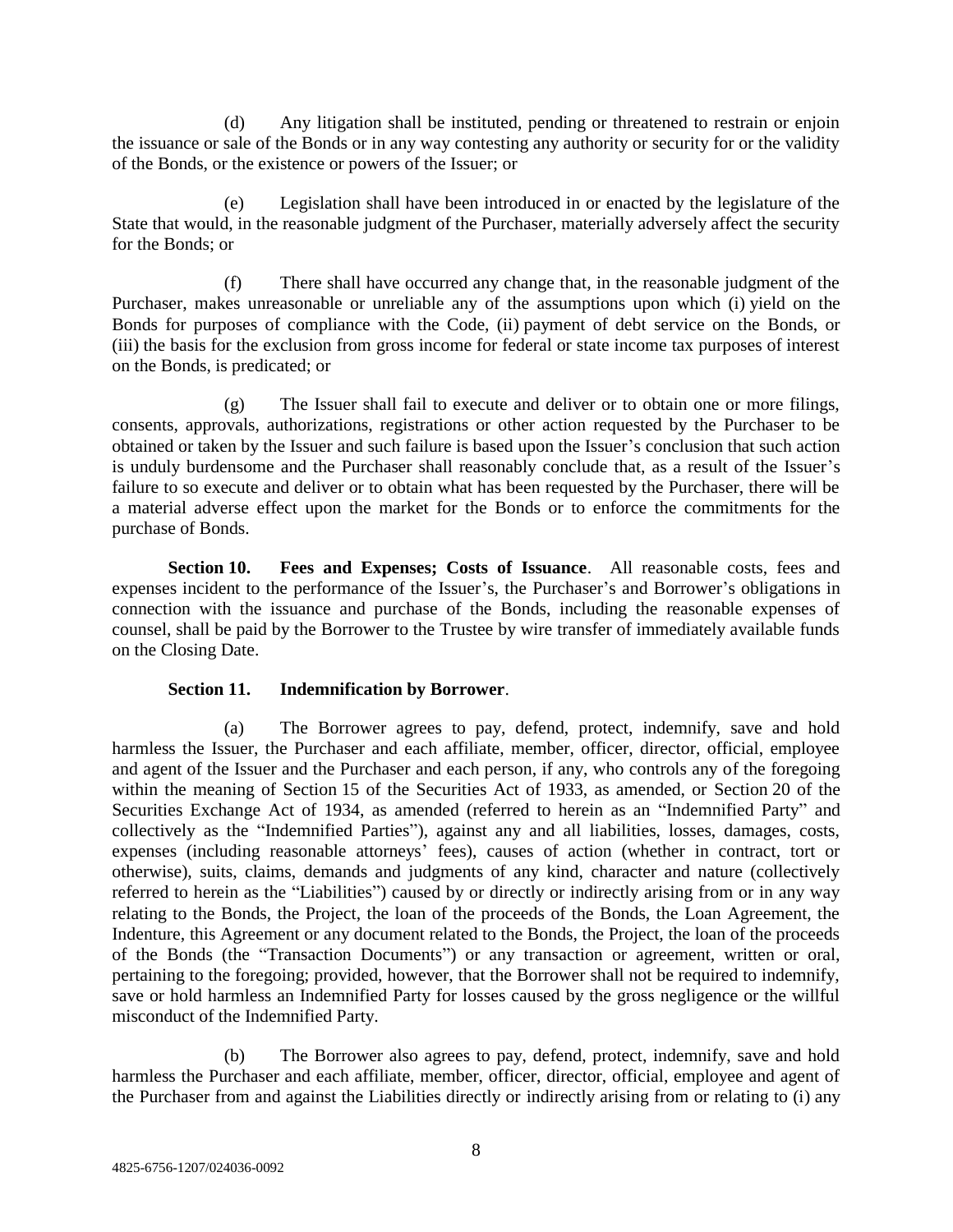errors or omissions of any nature whatsoever contained in any legal proceedings or other official representation or inducement made by the Issuer pertaining to the Bonds and (ii) any fraud or misrepresentations or omissions contained in the proceedings of the Issuer pertaining to the financial condition of the Borrower.

(c) The Indemnified Party shall, in the event of any claim, suit, action or proceeding against it with respect to which indemnity may be sought on account of any indemnity agreement by the Borrower contained herein, promptly give written notice thereof to the Borrower. When such notice is given, the Borrower shall be entitled to participate, at its own expense, in the defense of, or if it so elects, to assume the defense of, such claim, suit, action or proceeding, in which event such defense shall be conducted by counsel chosen by the Borrower, provided that each Indemnified Party shall have the right to review and approve or disapprove any compromise or settlement which approval shall not be unreasonably withheld. If the Borrower shall elect not to assume such defense, it shall assume the payment of all expenses reasonably incurred and related thereto. Notwithstanding the above, each Indemnified Party shall have the right to employ separate counsel in any such action or proceeding and to participate in the investigation and defense thereof, provided that the Borrower shall bear the reasonable fees, costs and expenses of such separate counsel if (i) the use of counsel chosen by the Borrower to represent the Indemnified Party would present such counsel with a conflict of interest, (ii) the actual or potential defendants in, or targets of, any such action include both the Indemnified Party and the Borrower and the Indemnified Party shall have reasonably concluded that there may be legal defenses available to it and/or other Indemnified Parties that are different from or additional to those available to the Borrower, (iii) the Borrower shall not have employed counsel satisfactory to the Indemnified Party to represent the Indemnified Party within a reasonable time after notice of the institution of such action, or (iv) the Borrower shall authorize the Indemnified Party to employ separate counsel at the expense of the Borrower. Each and every Indemnified Party shall have the right to compromise, settle or conclude any claim, action or proceeding against it with the written consent of the Borrower, which consent shall not be unreasonably withheld. The foregoing notwithstanding, in the event that the Borrower shall assume such defense and any Indemnified Party or Parties shall be advised by independent legal counsel that counsel selected by the Borrower is not fully and adequately protecting such party or parties and representing the interests of such party or parties and the Borrower has been given written notice thereof and a reasonable opportunity to cure or find other counsel acceptable to the Indemnified Parties, any such Indemnified Party or Parties shall have the right to conduct its own defense against any such claim, suit, action or proceeding in addition to or in lieu of any defense conducted by the Borrower, and the Indemnifying Party shall indemnify and hold harmless such Indemnified Party or Parties against and from any and all suits, claims, damages, liabilities or reasonable expenses whatsoever, including reasonable fees and expenses of counsel selected by such Indemnified Party or Parties incurred by and arising out of or in connection with any such claim, suit, action or proceeding.

(d) In order to provide for just and equitable contribution in circumstances in which the indemnity provided for in paragraph (a) or (b) of this Section 11 is for any reason held to be unavailable, the Borrower and the Indemnified Party shall contribute proportionately to the aggregate Liabilities to which the Borrower and the Indemnified Party may be subject, so that the Indemnified Party is responsible for that portion represented by the percentage that the fees paid by the Borrower to the Indemnified Party in connection with the issuance and administration of the Bonds bear to the aggregate offering price of the Bonds, with the Borrower responsible for the balance; provided, however, that in no case shall the Indemnified Party be responsible for any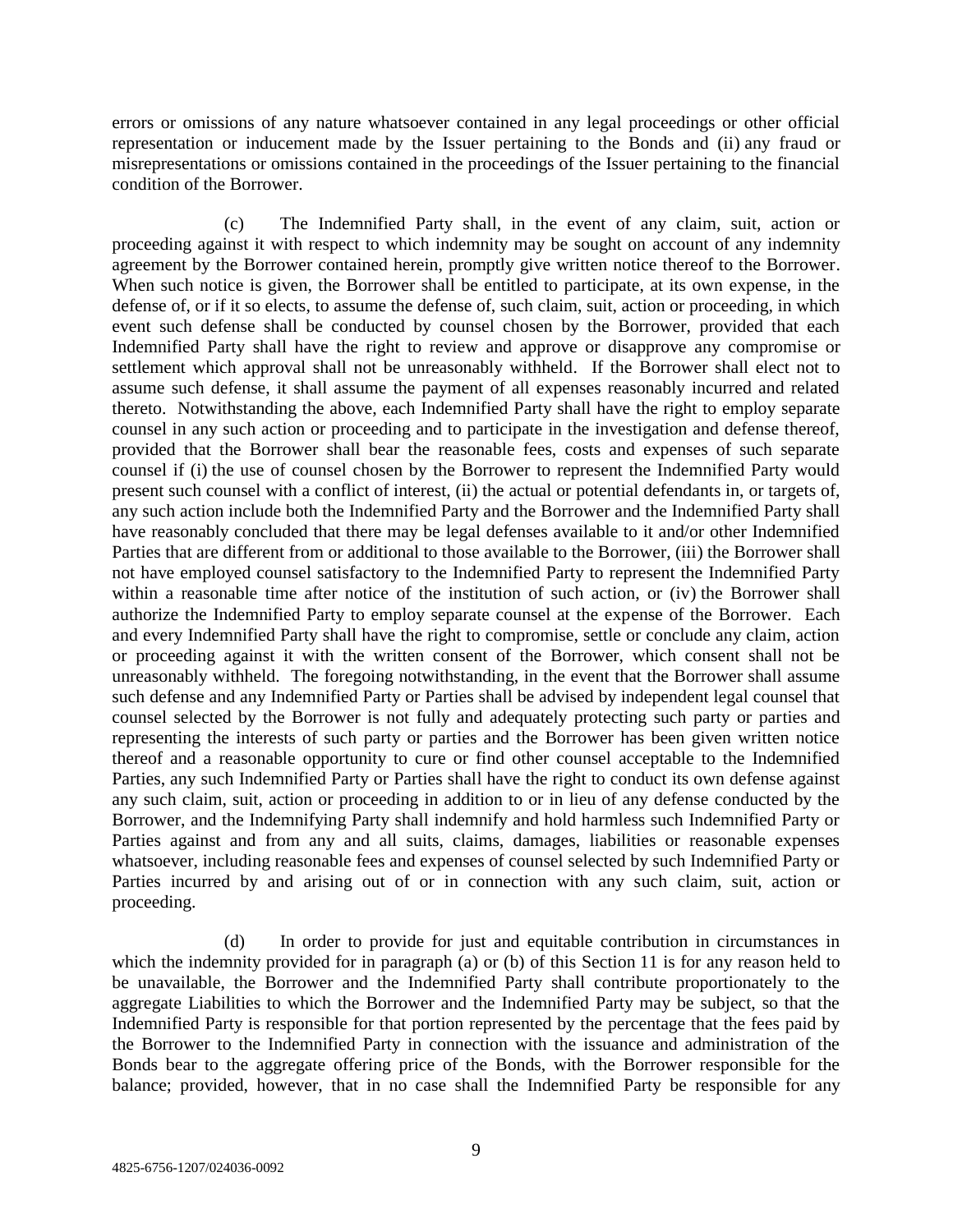amount in excess of the fees paid by the Borrower to the Indemnified Party in connection with the issuance and administration of the Bonds.

(e) The Indemnified Parties, other than the Issuer and the Purchaser, shall be considered to be third party beneficiaries of this Agreement for purposes of this Section 11. The provisions of this Section 11 will be in addition to all liability which the Borrower may otherwise have and shall survive any termination of this Agreement, the offering and sale of the Bonds and the payment or provisions for payment of the Bonds. No person guilty of fraudulent misrepresentation (within the meaning of Section 10(b) of the Securities Exchange Act of 1934) shall be entitled to contribution from any person who was not guilty of such misrepresentation.

(f) The indemnification hereunder shall be in addition to, and shall not limit, any indemnity granted by the Borrower pursuant to the Loan Agreement or any other document.

## **Section 12. Miscellaneous**.

12.1 All notices, demands and formal actions hereunder will be writing and mailed, telecopied, electronically mailed or delivered to the following address or such other address as any of the parties shall specify:

| If to the Purchaser: | <b>CIC Opportunities Fund III LLC</b><br>6339 Paseo del Lago<br>Carlsbad, CA 92011<br>Telephone: (760) 456-6000<br>Facsimile: (760) 456-6001             |
|----------------------|----------------------------------------------------------------------------------------------------------------------------------------------------------|
| If to the Issuer:    | Chula Vista Housing Authority<br>276 Fourth Avenue<br>Chula Vista, California 91910<br><b>Attention: Executive Director</b><br>Telephone: (619) 691-5263 |
| If to the Borrower:  | Millenia II CIC, LP<br>6339 Paseo del Lago<br>Carlsbad, CA 92011<br>Telephone: (760) 456-6000<br>Facsimile: (760) 456-6001<br>Attn: Project Manager      |
|                      | c/o Chelsea Investment Corporation<br>6339 Paseo del Lago<br>Carlsbad, CA 92011<br>Attn: Project Manager                                                 |
| with a copy to:      | Cox, Castle & Nicholson LLP<br>50 California Street, Suite 3200<br>San Francisco, CA 94111<br>Attention: Ofer Elitzur, Esq.                              |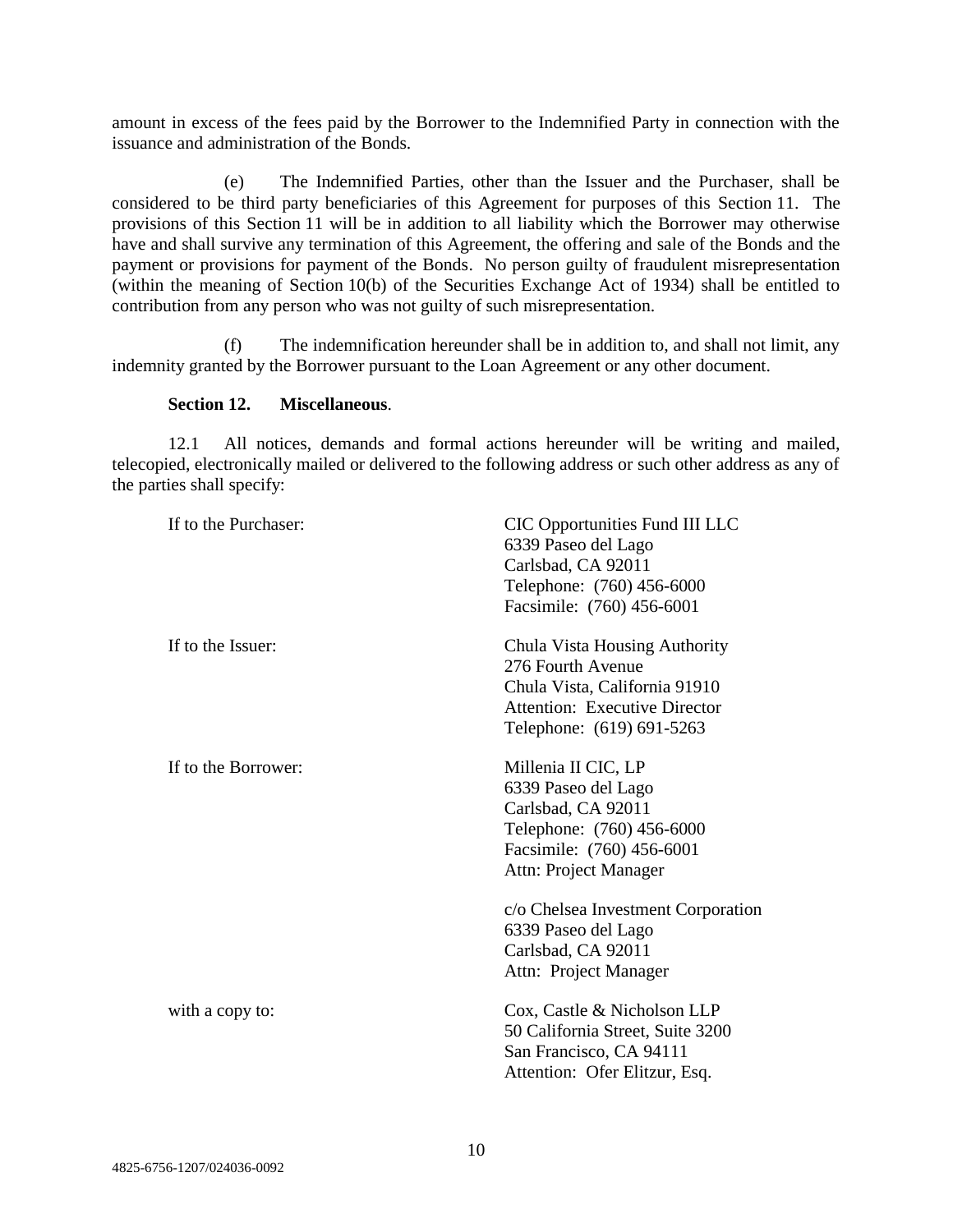| with a copy to: | RJ HOF 71-Millenia CIC L.L.C.<br>c/o Raymond James Tax Credit Funds, Inc.<br>880 Carillon Parkway<br>St. Petersburg, FL 33716<br>Attention: Steven J. Kropf, President |
|-----------------|------------------------------------------------------------------------------------------------------------------------------------------------------------------------|
| and to:         | Bocarsly Emden Cowan Esmail & Arndt<br>633 W. 5 <sup>th</sup> Street, 64th Floor<br>Los Angeles, California 90071<br>Attention: Kyle Arndt                             |

12.2 This Agreement will inure to the benefit of and be binding upon the parties hereto and their permitted successors and assigns and will not confer any rights upon any other person.

12.3 This Agreement may not be assigned by the Issuer or the Borrower without the prior written consent of the Purchaser. This Agreement may be assigned by the Purchaser upon written notice of such assignment from the Purchaser to the Issuer and the Borrower. The Purchaser may designate the entity in whose name the Bonds are to be registered at Closing by providing registration information to the Trustee and Bond Counsel on or prior to the Closing Date.

12.4 This Agreement may not be amended without the prior written consent of the Issuer, the Borrower and the Purchaser.

12.5 The representations, covenants and agreements of the Issuer and the Borrower will not be deemed to have been discharged, satisfied or otherwise rendered void by reason of the Closing and regardless of (a) any investigations made by or on behalf of the Purchaser (or statements as to the results of such investigations) concerning such representations, covenants and agreements and (b) delivery of and payment for the Bonds.

12.6 This Agreement may be executed by the parties hereto in separate counterparts, each of which when so executed and delivered will be an original, but all such counterparts will together constitute but one and the same instrument.

12.7 This Agreement will become effective and binding upon the respective parties hereto upon the execution and delivery hereof by the parties hereto and will be valid and enforceable as of the time of such execution and delivery.

12.8 If any provision of this Agreement is held or deemed to be or is, in fact, inoperative, invalid or unenforceable as applied in any particular case in any jurisdiction or jurisdictions, or in all jurisdictions because it conflicts with any provision of any constitution, statute, rule of public policy, or any other reason, such circumstances will not have the effect of rendering the provision in question inoperable or unenforceable in any other case or circumstance or of rendering any other provision or provisions of this Agreement invalid, inoperative or unenforceable to any extent whatever.

12.9 This Agreement will be governed by and construed in accordance with the laws of the State applicable to agreements to be performed wholly therein.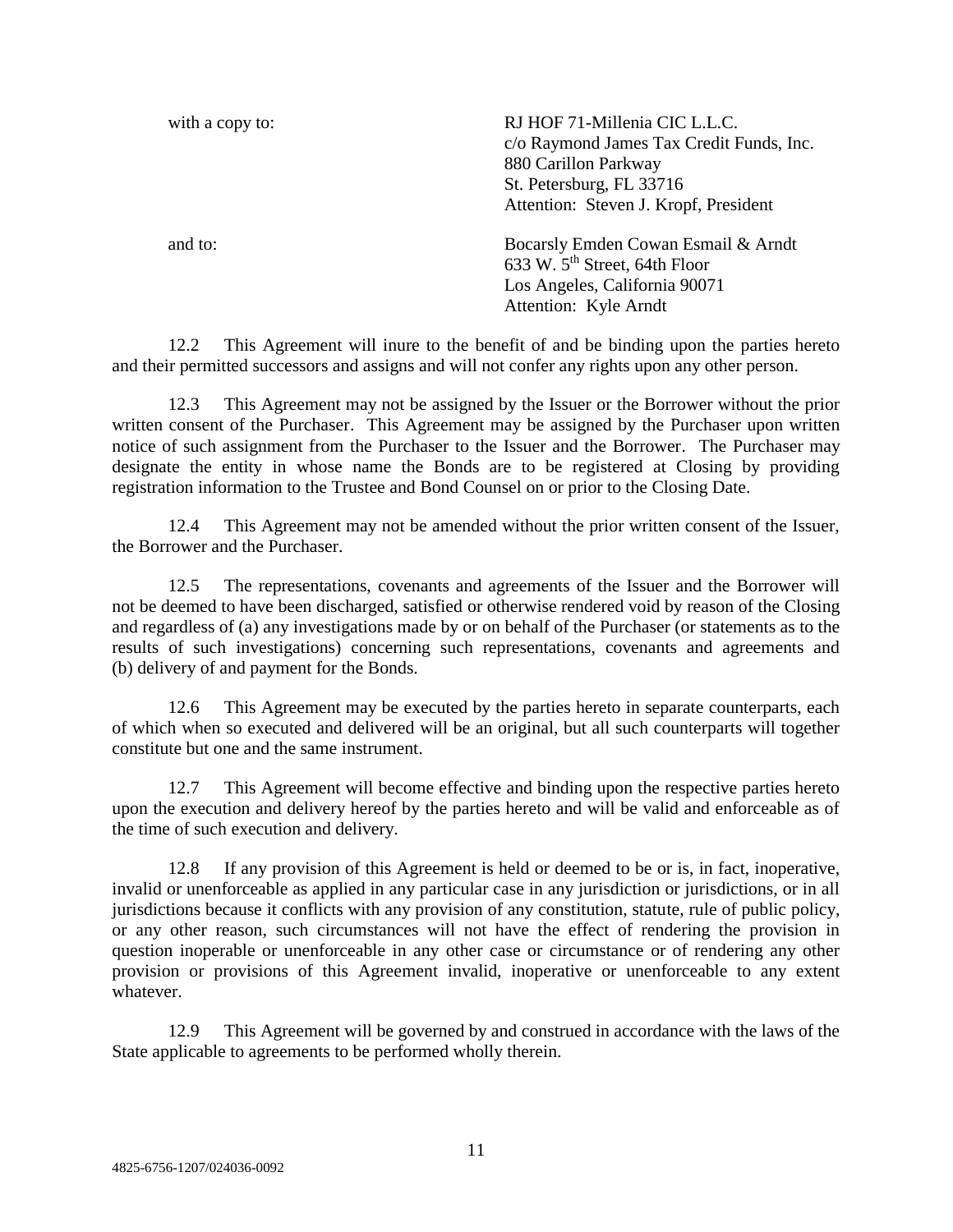12.10 Except as provided in Section 11, the obligations of the Purchaser and Borrower hereunder shall be without recourse to any shareholder, partner, member, trustee, officer, employee, agent or manager of the Purchaser or Borrower and no shareholder, partner, member, trustee, officer, employee, agent or manager of the Purchaser or Borrower shall be personally liable for the payment of any obligation of the Purchaser or Borrower, as applicable, hereunder. In the event any legal actions or proceedings are brought in respect of such obligations, any judgment against the Purchaser or Borrower shall be enforced only against the assets of the Purchaser or Borrower, as applicable, and not against any property of any trustee or manager of the Purchaser or Borrower.

12.11 The Issuer and the Borrower each acknowledge and agree that (i) the purchase and sale of the Bonds pursuant to this Agreement is an arm's-length commercial transaction among the Issuer, the Borrower, and the Purchaser, (ii) in connection therewith and with the discussions, undertaking and procedures leading up to the consummation of such transaction, the Purchaser is and has been acting solely as a principal and is not acting as the agent, advisor, or fiduciary of the Issuer or the Borrower, (iii) the Purchaser has not assumed an advisory or fiduciary responsibility in favor of the Issuer or the Borrower with respect to the offering contemplated hereby or the discussions, undertakings and procedures leading thereto (irrespective of whether the Purchaser has provided other services or is currently providing other services to the Issuer or the Borrower on other matters) and the Purchaser has no obligation to the Issuer or the Borrower with respect to the offering contemplated hereby except the obligations expressly set forth in this Agreement and (iv) the Issuer and the Borrower have consulted their own legal, financial and other advisors to the extent they deem appropriate.

[Signature pages start on next page]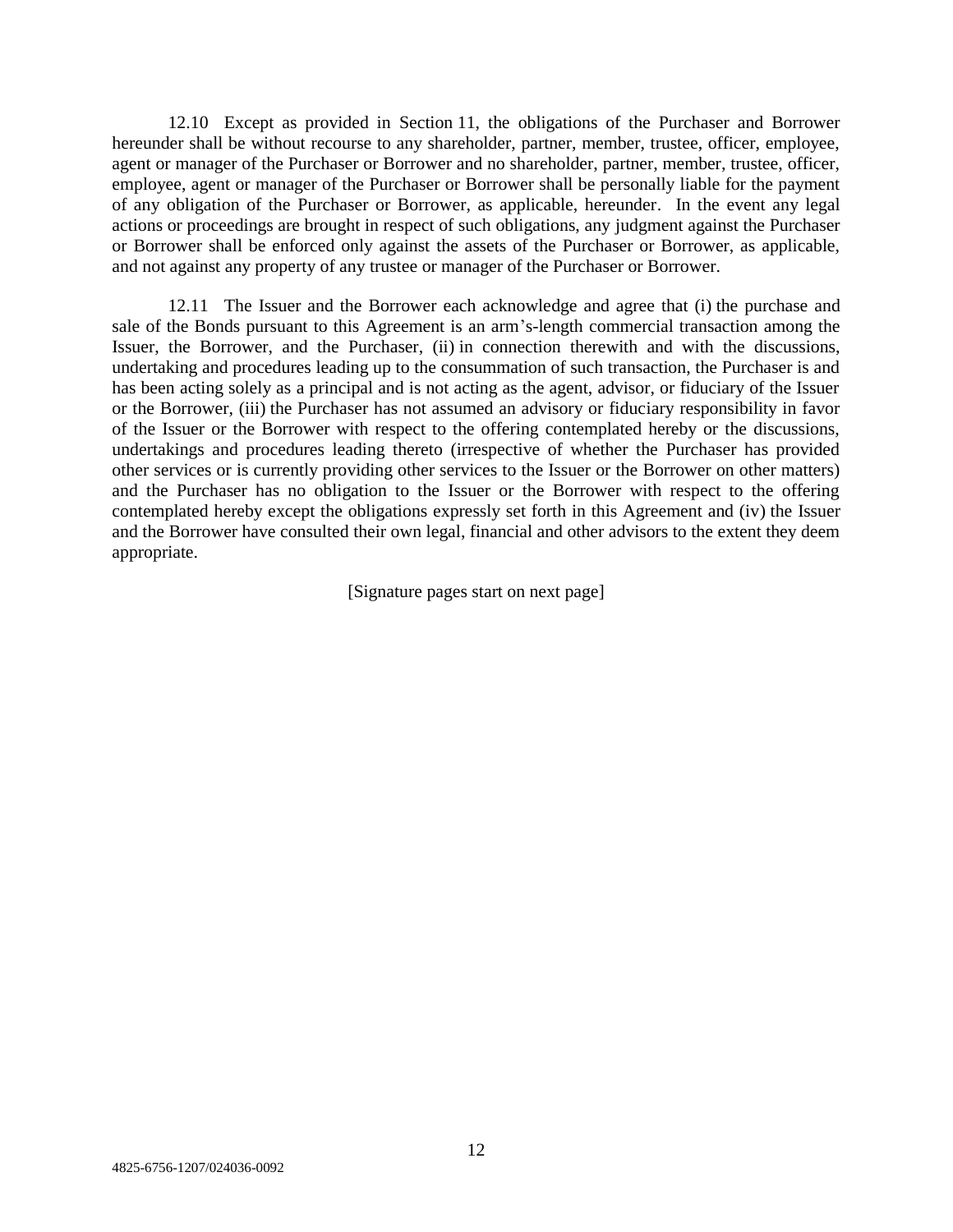[Counterpart Signature Page to the Columba Apartments Subordinate Bond Purchase Agreement]

If the foregoing accurately sets forth our mutual understanding concerning the subject matter hereof, kindly indicate your acceptance by executing this Agreement.

> CIC OPPORTUNITIES FUND III LLC, a California limited partnership

> By: \_\_\_\_\_\_\_\_\_\_\_\_\_\_\_\_\_\_\_\_\_\_\_\_\_\_\_\_

Name: \_\_\_\_\_\_\_\_\_\_\_\_\_\_\_\_\_\_\_\_\_\_\_\_\_\_\_\_

Title: \_\_\_\_\_\_\_\_\_\_\_\_\_\_\_\_\_\_\_\_\_\_\_\_\_\_\_\_

[Signatures continue on next page]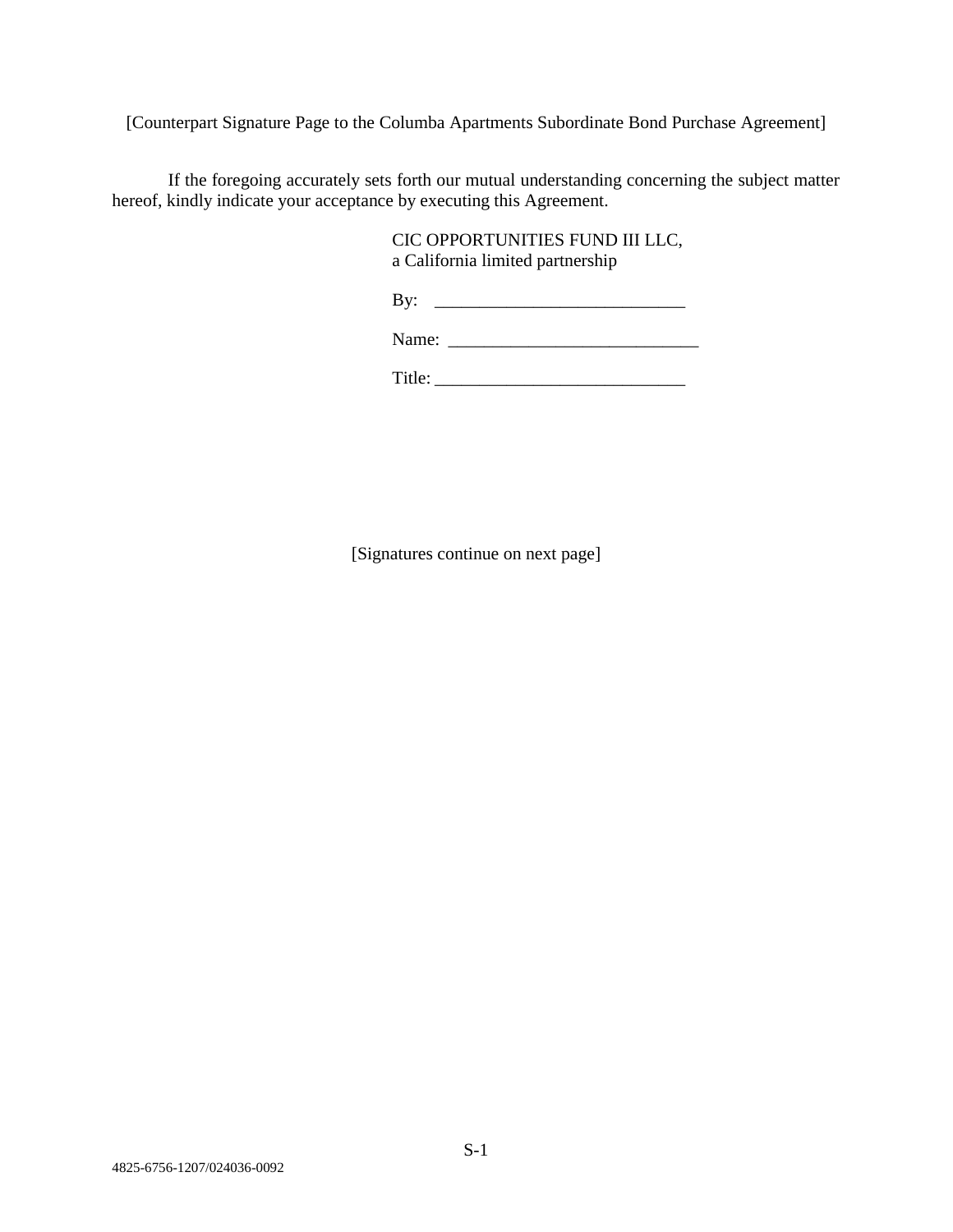[Counterpart Signature Page to the Columba Apartments Subordinate Bond Purchase Agreement]

CHULA VISTA HOUSING AUTHORITY, as Issuer

By:

Executive Director

[Signatures continue on next page]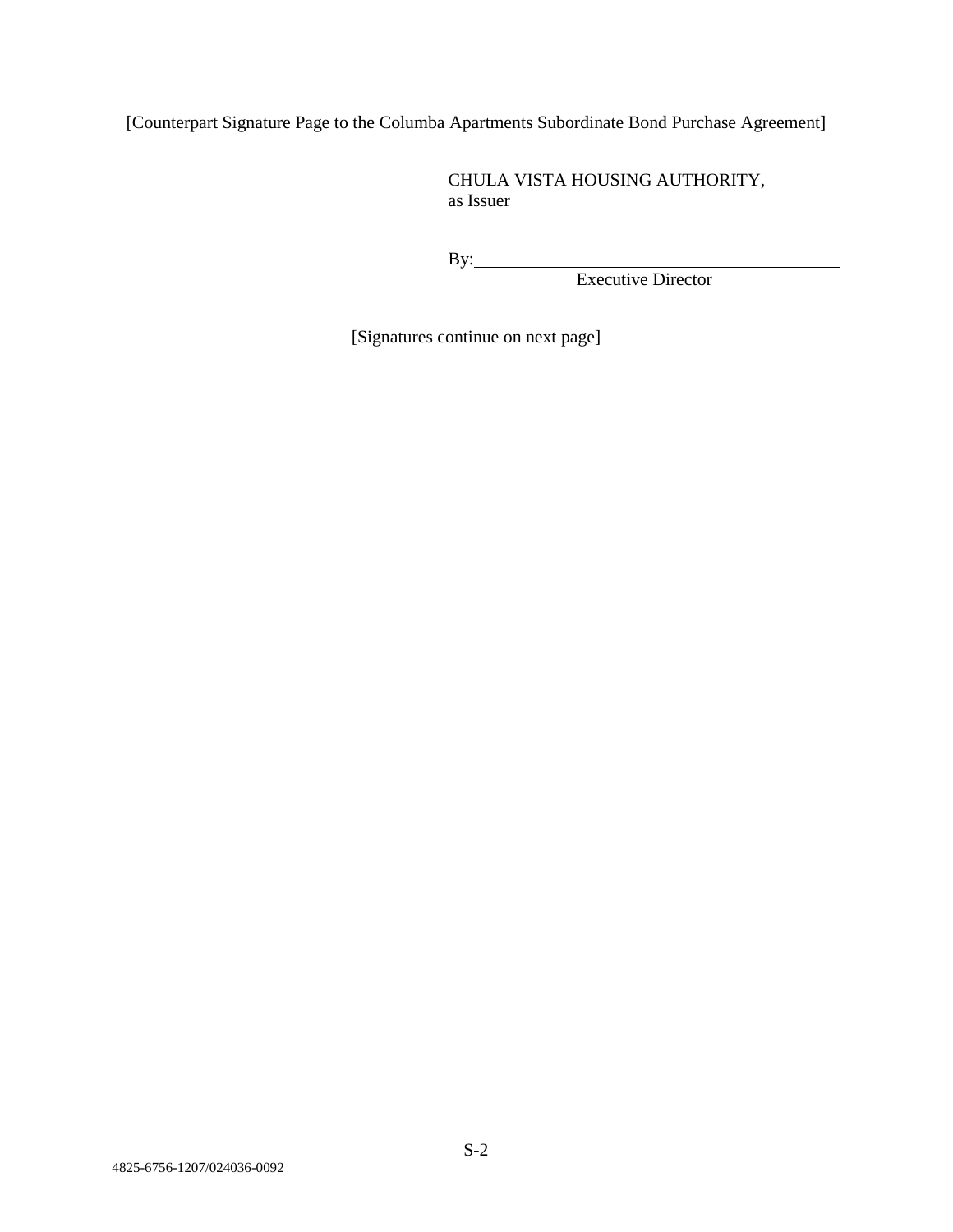[Counterpart Signature Page to the Columba Apartments Subordinate Bond Purchase Agreement]

MILLENIA II CIC, LP, a California limited partnership

- By: Pacific Southwest Community Development Corporation, a California nonprofit public benefit corporation, its Managing General Partner
	- $By:$ Robert Laing President and Executive Director
- By: CIC Columba, LLC, a California limited liability company, its Administrative General Partner
	- By: Chelsea Investment Corporation, a California corporation, its Manager

 $\mathbf{By:}$ 

Cheri Hoffman, President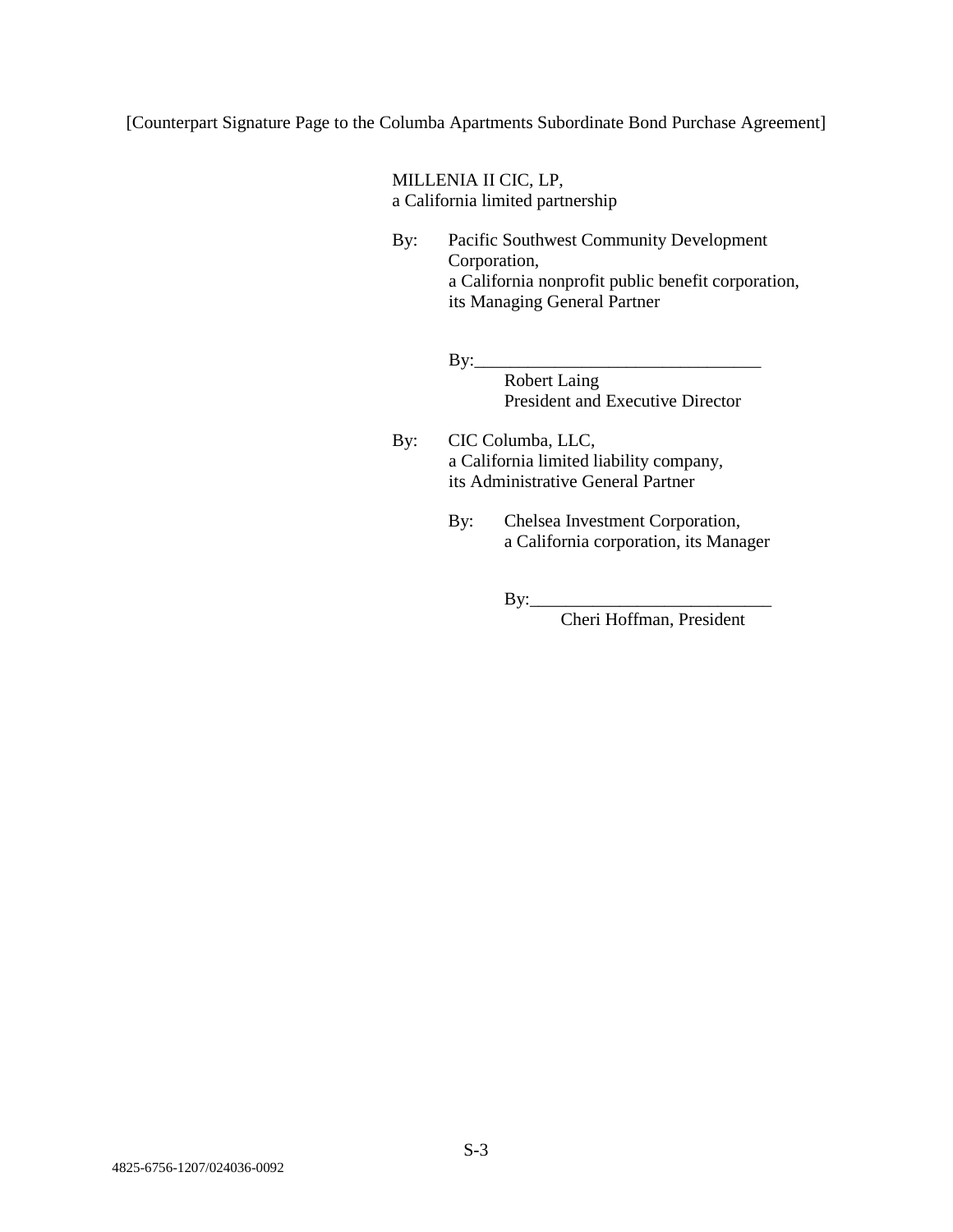#### **EXHIBIT A**

### **GLOSSARY OF TERMS**

"1933 Act" means the Securities Act of 1933, as amended.

"1934 Act" means the Securities Exchange Act of 1934, as amended.

"1939 Act" means the Trust Indenture Act of 1939, as amended.

"Act" means the provisions of Chapter 1 of Part 2 of Division 24 of the California Health and Safety Code.

"Agreement" means this Subordinate Bond Purchase Agreement, as amended from time to time.

"Bond Counsel" means Stradling, Yocca Carlson & Rauth, a Professional Corporation.

"Bonds" means the Issuer's Chula Vista Housing Authority Multifamily Housing Revenue Bonds (Columba Apartments) Subordinate 2021 Series A-3.

"Borrower" means Millenia II CIC, LP, a California limited partnership.

"Closing" means the proceeding on the Closing Date at which the Bonds are delivered to the Purchaser.

"Closing Date" means October \_\_, 2021, the date on which the Closing takes place.

"Closing Documents" has the meaning ascribed to such term in Section 3 hereof.

"Code" means the Internal Revenue Code of 1986, as amended, together with all corresponding and applicable final or temporary regulations and revenue rulings issued or promulgated thereunder.

"Constitution" means the Constitution of the State.

"Indenture" means that certain Subordinate Indenture of Trust dated as of October 1, 2021 between the Issuer and the Trustee.

"Indemnified Parties" means the Issuer, the Purchaser and each affiliate, member, officer, director, official, employee and agent of the Issuer and the Purchaser and each person, if any, who controls any of the foregoing within the meaning of Section 15 of the Securities Act of 1933, as amended, or Section 20 of the Securities Exchange Act of 1934, as amended.

"Investor Limited Partner" means RJ HOF 71-Millenia II CIC L.L.C., a Florida limited liability company, its successors or assigns.

"Issuer" means the Chula Vista Housing Authority, a public body, corporate and politic, organized and existing under the laws of the State of California.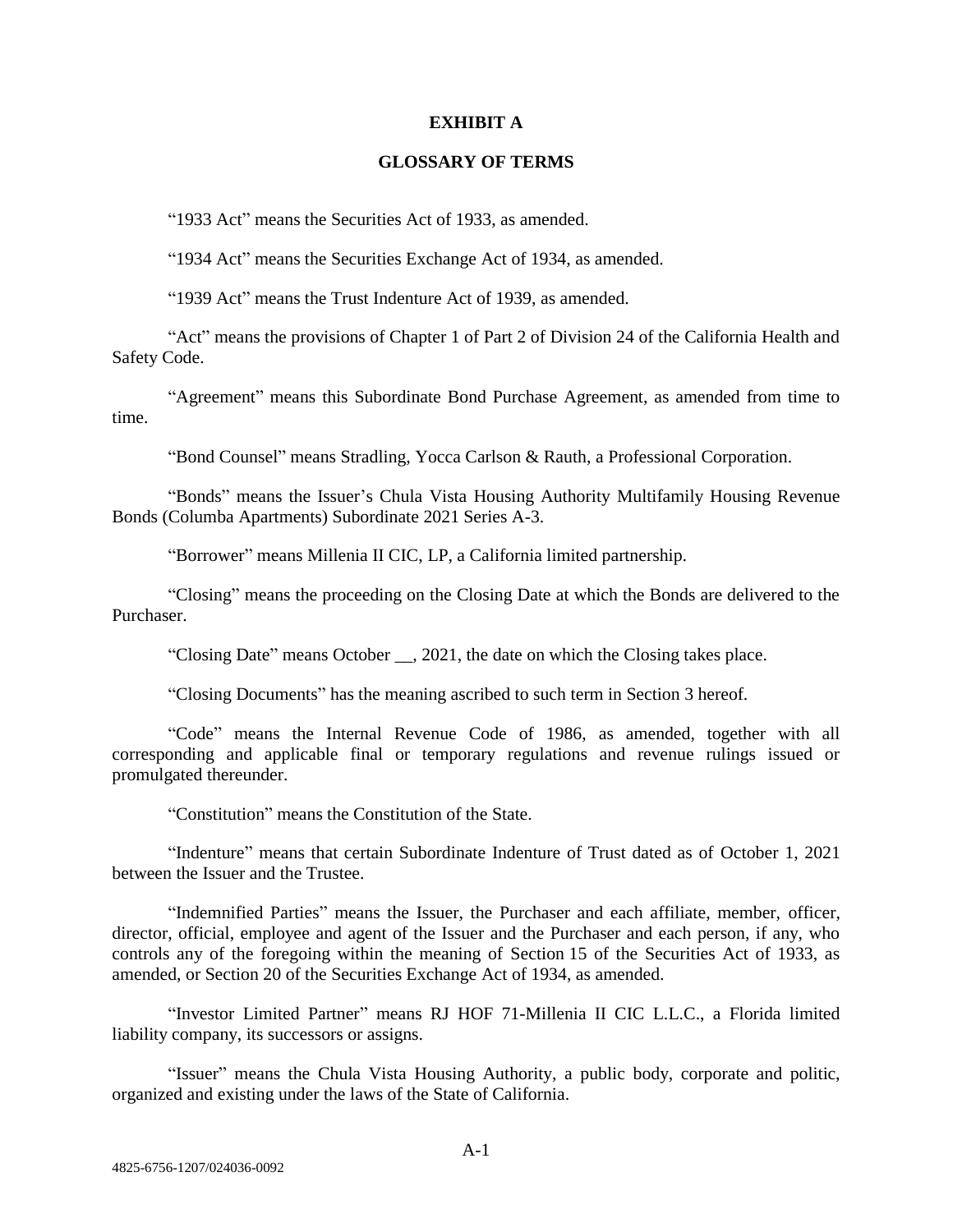"Issuer Documents" means, collectively, the Subordinate Indenture, the Loan Agreement, this Agreement, and the Subordinate Deed of Trust dated as of October 1, 2021 executed by the Issuer and all other agreements, documents and certificates as may be required to be executed and delivered by the Issuer to carry out, give effect to, and consummate the transactions contemplated by this Agreement or by the other Issuer Documents.

"Loan Agreement" means that certain Subordinate Loan Agreement dated as of October 1, 2021 among the Issuer, the Trustee and the Borrower.

"Loan Documents" shall mean the Subordinate Loan Documents, as defined in the Indenture.

"Note" means that certain Subordinate Multifamily Note from the Borrower relating to the Bonds and secured by the Subordinate Mortgage.

"Partners" means all partners, members and other entities that comprise the Borrower and are included on the Borrower's signature page to this Agreement.

"Project" means, collectively, the land and residential rental apartment units, and related fixtures, equipment, furnishings and site improvements known as Columba Apartments, located in Chula Vista, California, including the real estate described in the Subordinate Mortgage.

"Purchaser" means CIC Opportunities Fund III LLC, a California limited liability company, or its designee or nominee, together with their respective permitted successors and assigns hereunder.

"Regulatory Agreement" means that certain Regulatory Agreement and Declaration of Restrictive Covenants by and among the Issuer, the Trustee and the Borrower.

"Resolution" means the resolution or resolutions of the Issuer, authorizing, among other things, the execution and delivery by the Issuer of the Issuer Documents and the Bonds and the performance of its obligations thereunder.

"State" means the State of California.

"Subordinate Bond Payment Date" shall have the meaning ascribed to it in the Indenture.

"Subordinate Mortgage" means that certain Subordinate Deed of Trust (Seller Loan), executed by the Borrower and granting a second lien on the Project for the benefit of the Trustee (by assignment from the Issuer), including any amendments and supplements thereto.

"Trustee" means U.S. Bank National Association, or its successors or any other corporation or association resulting from or surviving any consolidation or merger to which it or its successors may be a party and any successor trustee at any time serving as successor trustee under the Indenture.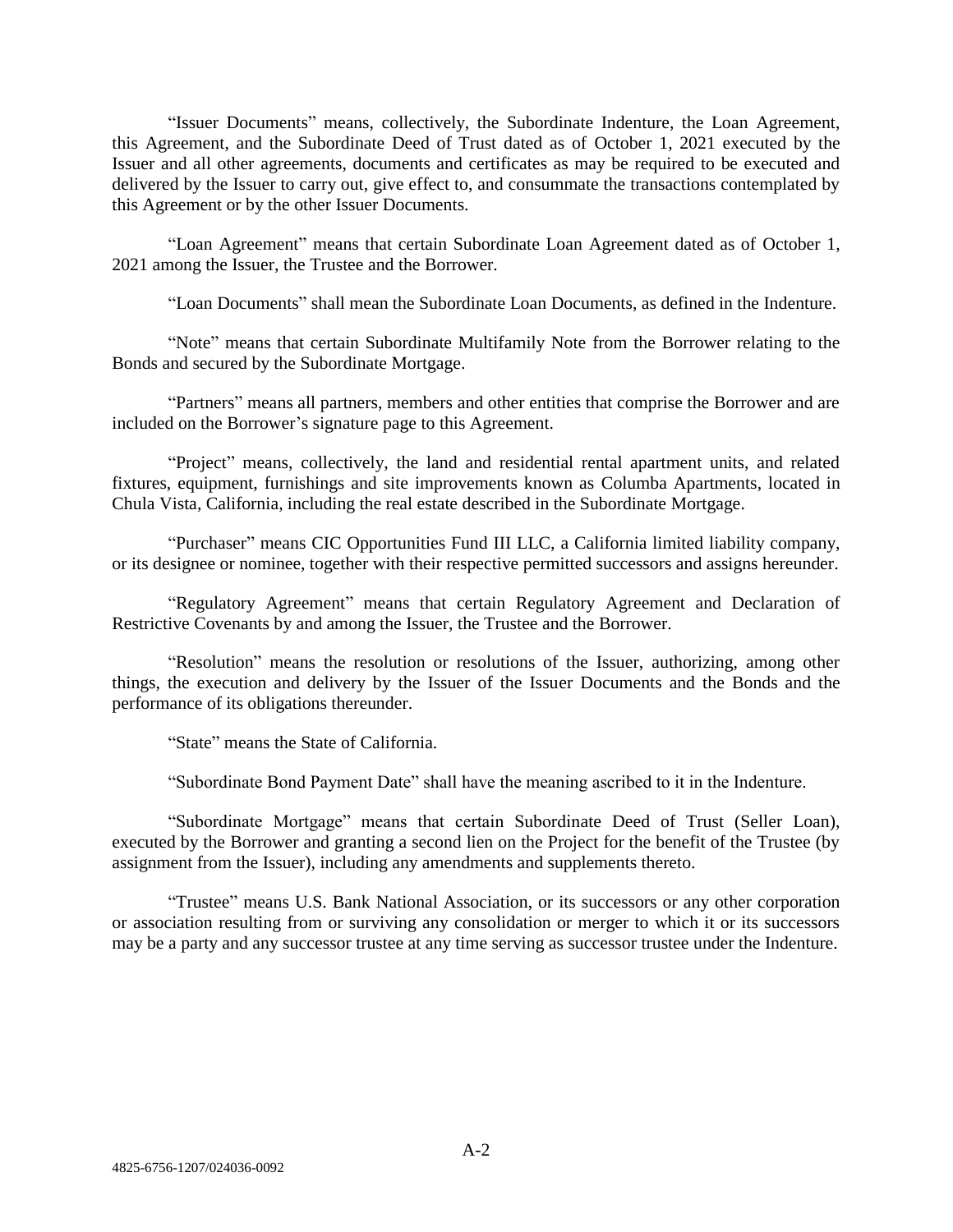# **EXHIBIT B**

# **TERMS OF BONDS**

| 1. |     | Title of Bonds:                     | \$2,400,000 Chula Vista Housing Authority<br>Multifamily Housing Revenue Bonds (Columba<br>Apartments) Subordinate 2021 Series A-3                                                                                                                                      |
|----|-----|-------------------------------------|-------------------------------------------------------------------------------------------------------------------------------------------------------------------------------------------------------------------------------------------------------------------------|
| 2. |     | <b>Purchase Price:</b>              | 100% of Aggregate Original Principal Amount.                                                                                                                                                                                                                            |
| 3. |     | <b>Payment Related Terms:</b>       |                                                                                                                                                                                                                                                                         |
|    | (a) | Date of the Bonds:                  | October $\_\_$ , 2021                                                                                                                                                                                                                                                   |
|    | (b) | <b>Interest Payment Dates:</b>      | Subordinate Bond Payment Date, as set forth in<br>the Indenture                                                                                                                                                                                                         |
|    | (d) | <b>Aggregate Principal Amount:</b>  | \$2,400,000 purchased upon the Closing Date.                                                                                                                                                                                                                            |
|    | (d) | <b>Maturity Dates:</b>              | October __, 2021.                                                                                                                                                                                                                                                       |
|    | (e) | <b>Interest Rates:</b>              | 7.50% per annum.                                                                                                                                                                                                                                                        |
|    | (f) | <b>Interest Payments:</b>           | Interest only payments until the Subordinate<br>Bond Conversion Date. Commencing the first<br>business day after the Subordinate Bond<br>Conversion Date (as such term is defined in the<br>Indenture), principal and interest payments will<br>be made twice per year. |
|    | (g) | <b>Redemption Provisions:</b>       |                                                                                                                                                                                                                                                                         |
|    |     | (i)<br><b>Mandatory Redemption:</b> | as set forth in the Indenture.                                                                                                                                                                                                                                          |
|    |     | <b>Optional Redemption:</b><br>(ii) | as set forth in the Indenture.                                                                                                                                                                                                                                          |
| 4. |     | Logistics of Closing:               |                                                                                                                                                                                                                                                                         |
|    | (a) | Time of Closing:                    | 12:00 noon, California time.                                                                                                                                                                                                                                            |
|    | (b) | Date of Closing:                    | October __, 2021                                                                                                                                                                                                                                                        |
|    | (c) | Place of Closing:                   | Stradling Yocca Carlson & Rauth, Newport<br>Beach, California.                                                                                                                                                                                                          |
|    | (d) | Delivery of Bonds:                  | as directed by Purchaser, subject to the<br>provisions of Section 3 hereof.                                                                                                                                                                                             |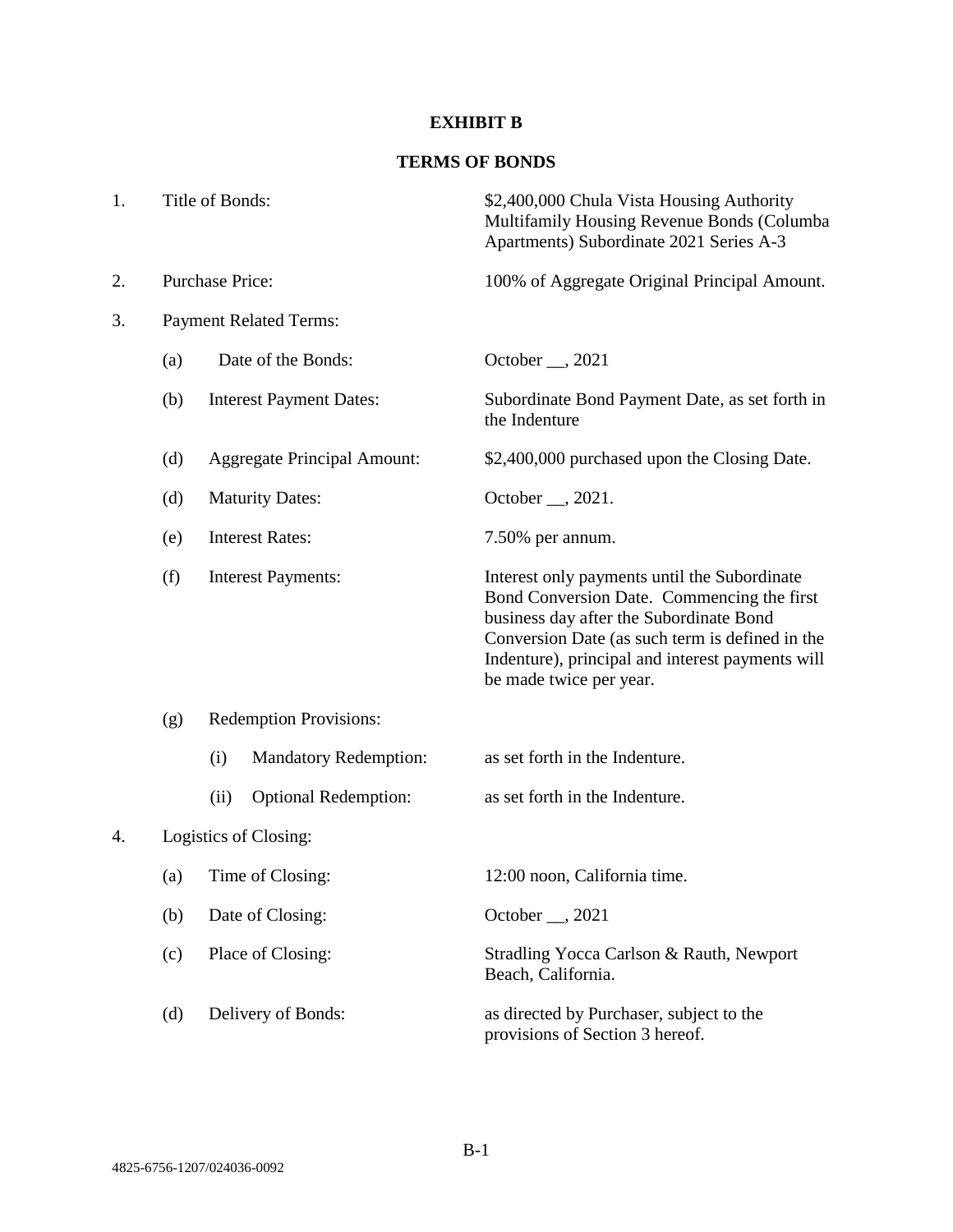### **EXHIBIT C**

#### **FORM OF SUPPLEMENTAL OPINION OF BOND COUNSEL**

[Letterhead of Bond Counsel]

\_\_\_\_\_\_\_\_\_\_\_\_\_\_\_\_, 2021

CIC Opportunities Fund III LLC 6339 Paseo Del Lago Carlsbad, CA 92011

 $\frac{1}{2}$ 

## CHULA VISTA HOUSING AUTHORITY MULTIFAMILY HOUSING REVENUE BONDS (COLUMBA APARTMENTS), SUBORDINATE 2021 SERIES A-3

[After appropriate introductory language, the opinion shall state substantially as follows:]

(1) The Subordinate Bond Purchase Agreement dated October 1, 2021 has been duly executed and delivered by, and constitutes the valid and binding agreement of, the Issuer.

(2) The Bonds are not subject to the registration requirements of the Securities Act of 1933, as amended, and the Indenture is exempt from qualification under the Trust Indenture Act of 1939, as amended.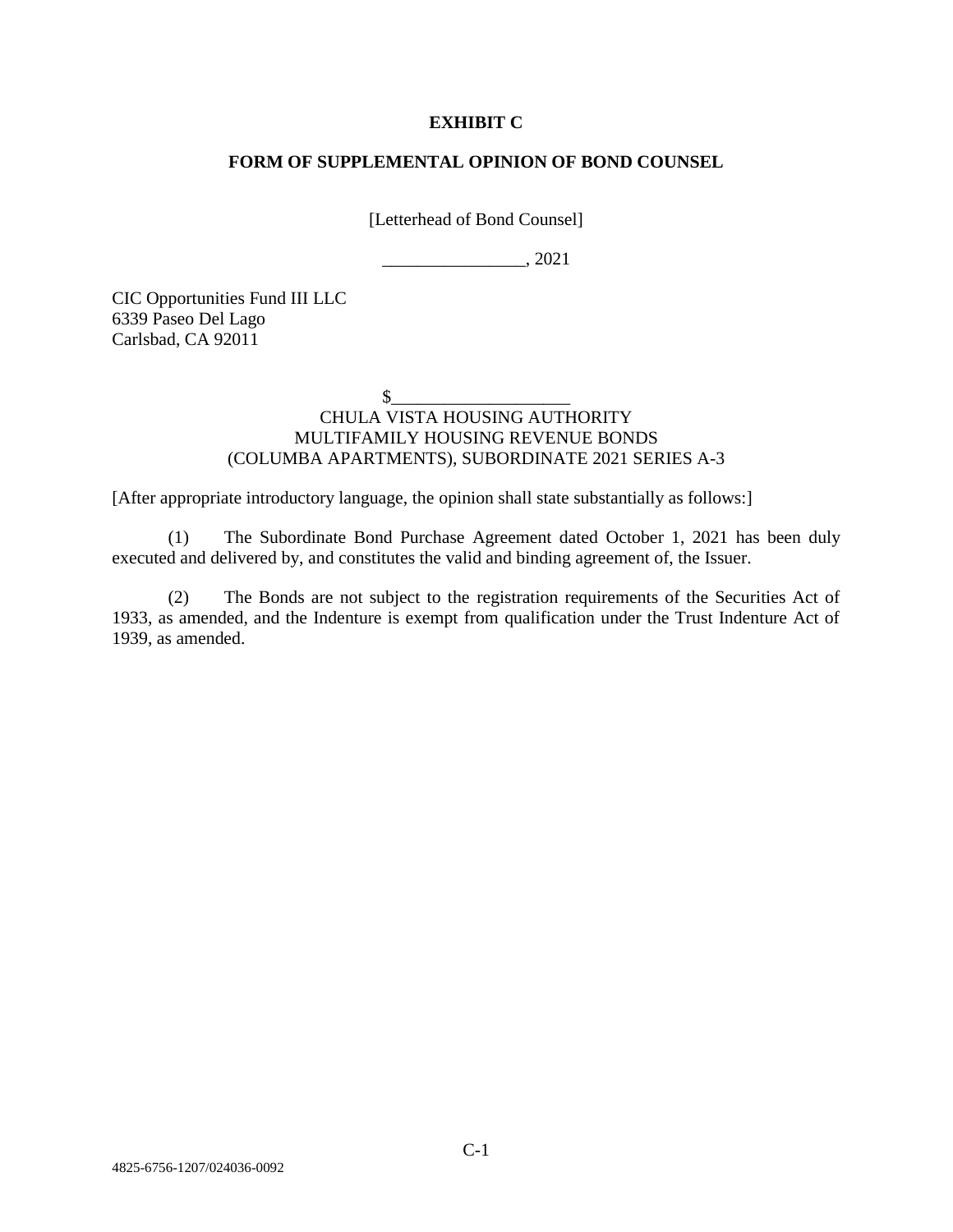#### **EXHIBIT D**

### **POINTS TO BE COVERED IN OPINION OF COUNSEL TO THE ISSUER/CERTIFICATE OF ISSUER**

[After appropriate introductory language, the opinion or certificate shall state substantially as follows:]

(1) The Issuer is a public body, corporate and politic, organized and existing under the laws of the State of California.

(2) The Bond Resolution was duly adopted at a meeting of the governing board of the Issuer, which was called and held pursuant to law and with all public notice required by law and at which a quorum was present and acting throughout. The Bond Resolution is in full force and effect and has not been amended, modified or superseded.

(3) The Issuer Documents have been duly executed and delivered by the Issuer and (assuming due authorization, execution and delivery by and validity against the other parties thereto) are valid and binding agreements of the Issuer.

(4) To the best of my knowledge, no action, suit, proceeding, inquiry or investigation, at law or in equity, before or by any court, regulatory agency, public board or body has been served upon the Issuer and is pending or is otherwise known to be threatened in any way affecting the existence of the Issuer, or the titles of the Issuer's officials to their respective offices, or seeking to restrain or to enjoin the issuance, sale or delivery of the Bonds or the application of the proceeds thereof in accordance with the Indenture, or the collection or application of the Pledged Revenues (as defined in the Indenture) to pay the principal of and interest on the Bonds, or in any way contesting or affecting the validity or enforceability of the Issuer Documents or any action of the Issuer contemplated by any of said documents, or in any way contesting the powers of the Issuer or its authority with respect to the Issuer Documents or any action on the part of the Issuer contemplated by any of said documents, nor to my knowledge is there any basis therefor.